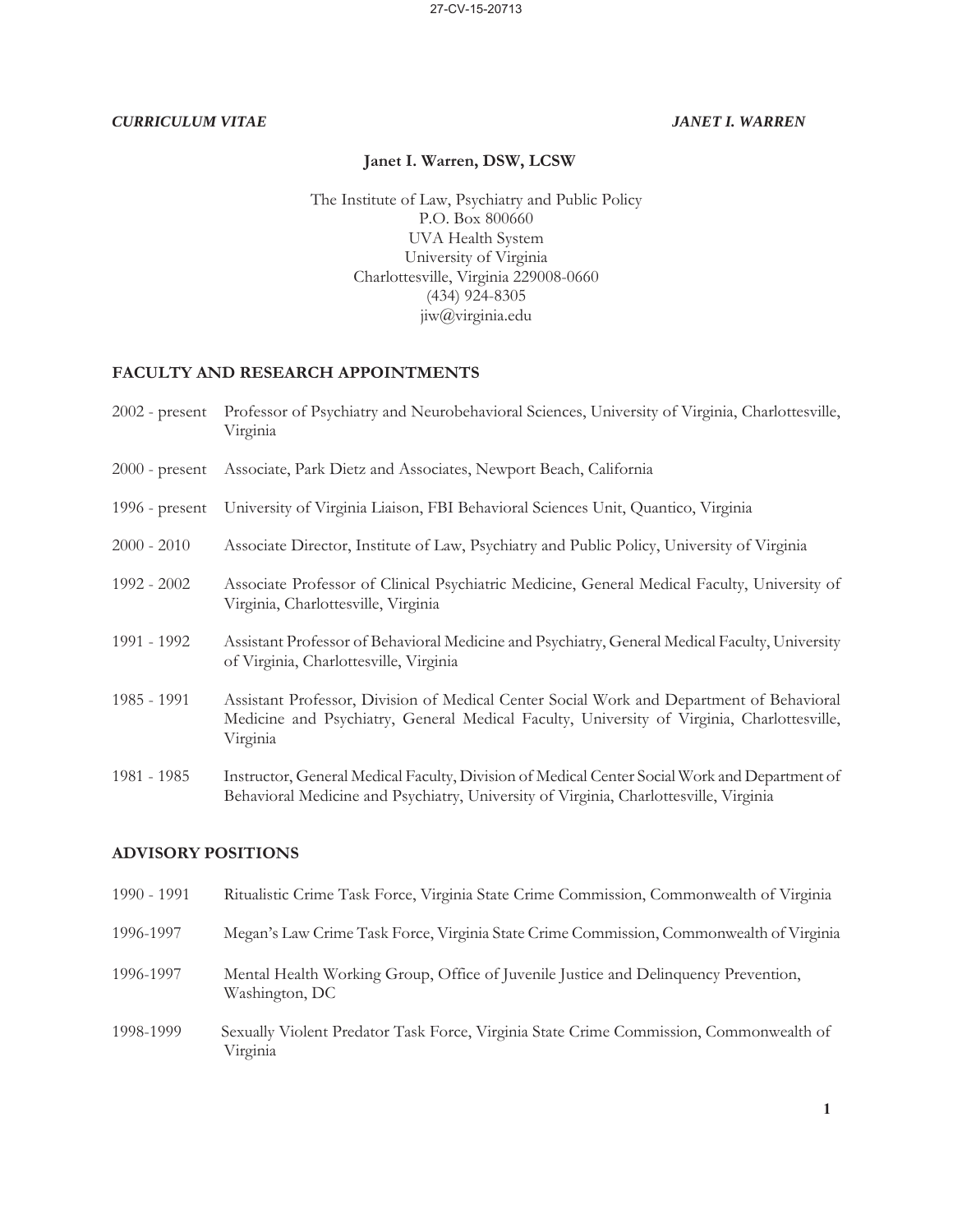| 1998-1999        | Adjudicative Competence in Juveniles, Youth Commission Study, Commonwealth of Virginia |
|------------------|----------------------------------------------------------------------------------------|
| $2001 - 2012$    | FBI NCAVC Research Advisory Board, Washington, D.C., United States                     |
| $2001 - 2003$    | British Home Office, Primrose Treatment Advisory Group, London, England                |
| 2004-2005        | NGA Prison Reentry Policy Team, DMHMRSAS, Commonwealth of Virginia.                    |
| 2003-2004        | Episcopal Church Title IV Taskforce on Sexual Impropriety, Washington, DC              |
| $2015$ - present | International Working Group on Terrorist Threat and Risk Management                    |
| 2017-2018        | Governor's Commission on Equity, Inclusion, and Diversity, Commonwealth of Virginia    |

### **EDUCATION**

University of Manitoba, 1969-73, Bachelor of Social Work

University of Manitoba, 1974-75, Master of Social Work

University of California, Berkeley, 1975- 1982, Doctorate of Social Welfare

Contemporary Freudian Society, 2001, Adult Psychoanalysis

# **ACADEMIC DISTINCTIONS**

University Gold Medal Gertrude Child Scholarship Council of Jewish Women Scholarship Donald Vernon Snider Memorial Fellowship University of Manitoba Graduate Fellowship American Association of University Women Fellowship Canada Council Fellowship Advanced to candidacy (D.S.W.) with distinction

## **PROFESSIONAL AFFILIATIONS**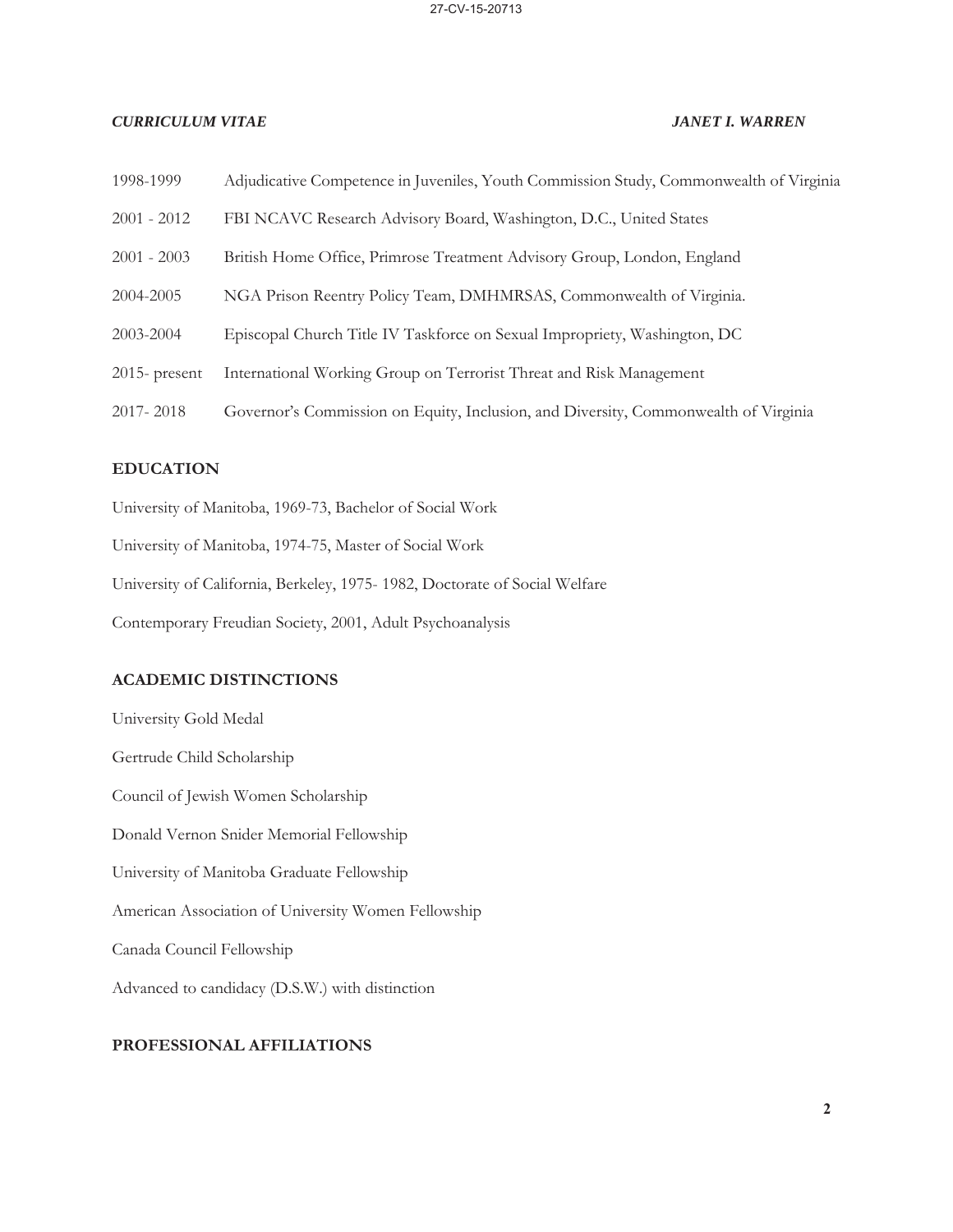National Organization of Forensic Social Work Treasurer, 1985-86 President-elect, 1986 President, 1987-88

Blue Ridge Chapter of Clinical Social Work Treasurer, 1988-1989

National Federation of Clinical Social Work Co-Chair, Forensic Sub-Committee, 1992-1996

National Association of Social Work

The Contemporary Freudian Society

The International Psychoanalytic Association

Virginia Psychoanalytic Association

Society for the Scientific Study of Psychopathy, Charter Member

Affiliate Member, International Criminal Investigative Analysis Fellowship

Contemporary Freudian Society- Washington Program, Reader

Virginia Psychoanalytic Society, Member-at-Large

### **CREDENTIALS**

Licensed by the Virginia Board of Social Work, 1988, # 0904 001431

Certified by the Board of Psychology as a Certified Sex Offender Treatment Provider, #08120000227

Psychoanalyst, accredited by the Contemporary Freudian Society, 2001

# **EDITORIAL BOARD**

*Victims and Offenders: An Evidence Based Policy and Practice Journal* 

### **GRANT PEER REVIEWER**

National Institute of Justice

## **JOURNAL REVIEWER**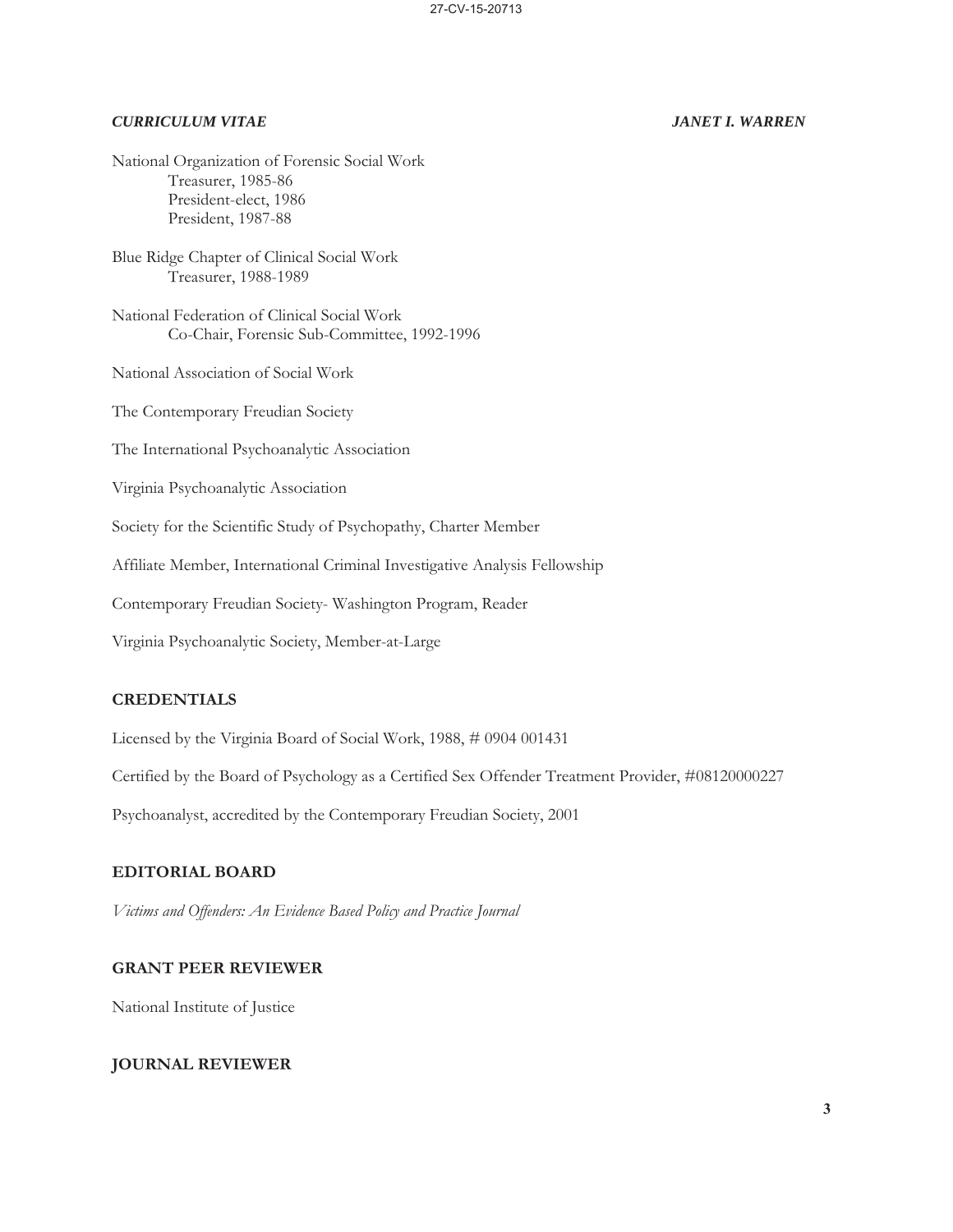*Aggression and Violent Behavior: A Review Journal* 

*Behavioral Sciences and the Law* 

*Criminal Justice and Behavior* 

*Crime and Justice Research* 

*European Journal of Psychological Assessment* 

*Hospital and Community Psychiatry* 

*Journal of Interpersonal Violence* 

*Journal of Family Violence* 

*Journal of Forensic Psychiatry and Psychology* 

*Journal of Personality Disorders* 

*Violence against Women* 

*Law and Human Behavior* 

*International Journal of Forensic Mental Health* 

*Psychiatric Services* 

*Women and Health* 

*Psychology of Violence* 

### **PUBLICATIONS**

### *BOOKS*

- Sheehan, D., & Warren, J. I. (Eds.). (2002). *Suicide by law enforcement.* Washington, DC: Federal Bureau of Investigation, U.S. Department of Justice.
- Warren, J. I., & Jackson, S. L. (2013). *Risk marker for sexual predation and victimization in prison*. London, England: Routledge, Taylor and Francis.

### *ARTICLES*

Fitch, W. L., & Warren, J. (1988). Community-based forensic evaluation. *International Journal of Law and Psychiatry, 11*, 359-370.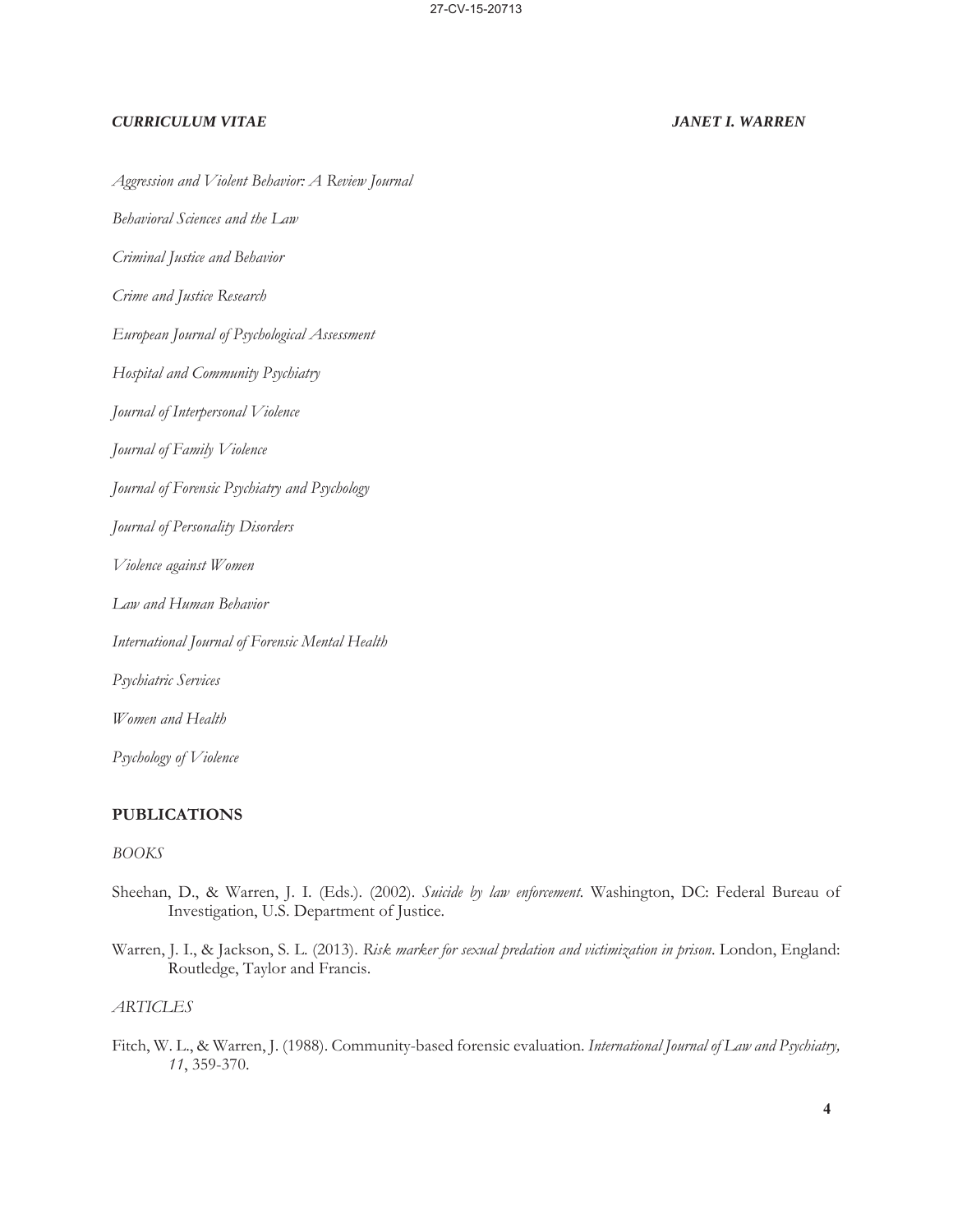- Hazelwood, R., & Warren, J. (1989a, January). The serial rapist: His characteristics and victims (Part I). *FBI Law Enforcement Bulletin,* 11-17. Reprinted in U.S. Department of Justice, *Deviant and Criminal Sexuality,* 1991.
- Hazelwood, R., & Warren, J. (1989b, February). The serial rapist: His characteristics and victims (Part II). *FBI Law Enforcement Bulletin*, 19-25. Reprinted in U.S. Department of Justice, *Deviant and Criminal Sexuality,* 1991.
- Hazelwood, R., Reboussin, R., & Warren, J. (1989). Serial rape: Correlates of increased aggression and the relationship of offender pleasure to victim resistance. *Journal of Interpersonal Violence, 4,* 65-78. Reprinted in U.S. Department of Justice, *Deviant and Criminal Sexuality,* 1991.
- Hazelwood, R., & Warren, J. (1990, February). The criminal behavior of the serial rapist. *FBI Law Enforcement Bulletin,* 11-17. Reprinted in U.S. Department of Justice, *Deviant and Criminal Sexuality,* 1991. Reprinted in *Polygraph, 19,* 139-146.
- Warren, J., Reboussin, R., Hazelwood, R., & Wright J. (1991). Prediction of rapist type and violence from verbal, physical, and sexual scales. *Journal of Interpersonal Violence, 6,* 55-67. Reprinted in U.S. Department of Justice, *Deviant and Criminal Sexuality,* 1991.
- Dietz, P., Hazelwood, R., & Warren, J. (1990). The sexually sadistic criminal and his offenses. *The Bulletin of the American Academy of Psychiatry and the Law, 18,* 163-178.
- Warren, J., Fitch, W. L., Dietz, P., & Rosenfeld, B. (1991). Criminal offense, psychiatric diagnoses and psycholegal opinion: An analysis of 894 referrals. *The Bulletin of the American Academy of Psychiatry and the Law, 19,*  63-69.
- Dietz, P., Matthews, D., Martell, D., Stewart, T., Hrouda, D., & Warren, J. (1991). Threatening and otherwise inappropriate letters to members of the United States Congress. *Journal of Forensic Sciences, 36,* 1445-1468.
- Dietz, P., Matthews, D., Duyne, C., Warren, J., Stewart, T., Martell, D., & Crowder, J. (1991). Threatening and otherwise inappropriate letters to Hollywood celebrities. *Journal of Forensic Sciences, 36,* 185-209.
- Hazelwood, R., Dietz, P., & Warren, J. (1992, February). The criminal sexual sadist. *FBI Law Enforcement Bulletin.*  Reprinted in *Practical Aspects of Rape Investigation: A Multidisciplinary Approach.* (Rev. ed.). New York: Elsevier.
- Hawk, G. L., Rosenfeld, B. D., & Warren, J. (1993). Comparative prevalence of sexual offenses among mentally retarded criminal defendants. *Hospital and Community Psychiatry, 44*, 784-786.
- Hazelwood, R., Warren, J., & Dietz, P. (1993). Compliant victims of the sexual sadist. *Australian Journal of Medicine, 22,* 474-479.
- Heilbrun, K., Rosenfeld, B., Warren, J., & Collins, S. (1994). The use of third party information in forensic assessment. *Bulletin of the American Academy of Psychiatry and the Law, 22*, 399-406.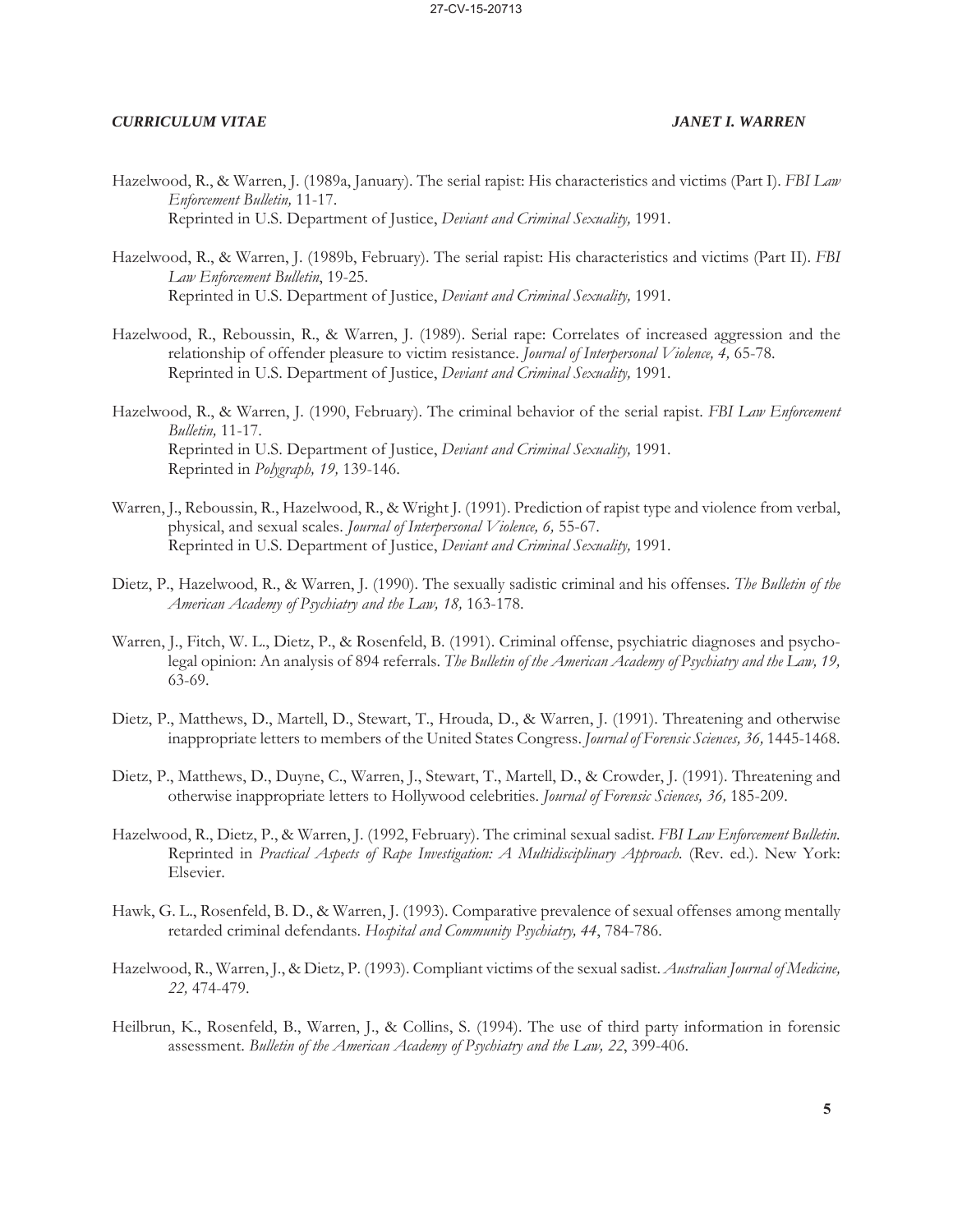- Warren, J., Rosenfeld, B., & Fitch, W. L. (1994). Beyond competence and sanity: The influence of pretrial evaluation on case disposition. *Bulletin of the American Academy of Psychiatry and the Law, 22*, 379-388.
- Warren, J., Hazelwood, R., & Dietz, P. E. (1996). The sexually sadistic serial murderer. *Journal of Forensic Sciences*, *41*, 970-974.
- Cornell, D. G., Warren, J., & Hawk, G. (1996). Psychopathy of instrumental and reactive violent offenders*. Journal of Consulting and Clinical Psychology, 64*, 783-790.
- Warren, J., Rosenfeld, B., & Fitch, W. L. (1997). Forensic clinical evaluation: An analysis of interstate and intersystemic differences. *Law and Human Behavior*, *21*, 377-390.
- Warren, J., Reboussin, R., Hazelwood, R., Cummings, A., Gibbs, N., & Trumbetta, S. (1998). The distance correlates of serial rape. *Journal of Quantitative Criminology, 14,* 35-58*.* Reprinted in FBI publication, *Selected Readings for the Next Millennium*, 1999. Reprinted in *Offender Profiling*, Keppel, Springer Science Business Media, 2003, 2006. Reprinted in *Applications of Geographical Offender Profiling*, Canter & Youngs, Psychology, Crime and Law Series, 2007.
- Knight, R., Warren, J., Reboussin, R., & Soley, B. (1998). Predicting rapist type from crime scene variables. *Criminal Justice and Behavior*, *25*, 46-80. Reprinted in FBI publication, *Selected Readings for the Next Millennium*, 1999.
- Heilbun, K., Philipson, J., Berman, L., & Warren, J. (1999). Risk communication: Clinicians' reported approaches and perceived values. *Journal of the American Academy of Psychiatry and Law, 27,* 397-406.
- Warren, J., Reboussin, R., Hazelwood, R., Gibbs, N., Trumbetta, S., & Cummings, A. (1999). Crime scene analysis and the escalation of violence in serial rape. *Forensic Science International, 100*, 37-56. Reprinted in FBI publication, *Selected Readings for the Next Millennium*, 1999.
- Hazelwood, R., & Warren, J. (1999). The sexually violent offender: Impulsive or ritualistic. *Aggression and Violent Behavior: A Review Journal, 5,* 267-279. Reprinted in *Practical Aspects of Rape Investigation: A Multidisciplinary Approach* (3rd ed.). New York: Elsevier, 2001.
- Warren, J. I., Brown, D., Hurt. S., Cook, S., Branson, W., & Jin, R. (1999). The organizational context of nonlethal violence: Its interpersonal, temporal, and spatial correlates. *Journal of Occupational and Environmental Medicine, 41,* 567-581.
- Warren, J., & Hazelwood, R. R. (2002). Relational patterns associated with sexual sadism: A study of 20 wives and girlfriends. *Journal of Family Violence, 17*, 75-89.
- Warren, J., Hurt, S., Loper, A., Bale, R., Friend, R., & Chauhan, P. (2002). Psychiatric symptoms, history of victimization, and violent behavior among incarcerated female felons: An American perspective. *International Journal of Law and Psychiatry, 25*, 129-149.
- Murrie, D., Warren, J., Kristiansson, M., & Dietz, P. E. (2002). Asperger's Syndrome in forensic settings. *International Journal of Forensic Mental Health, 1,* 59-70.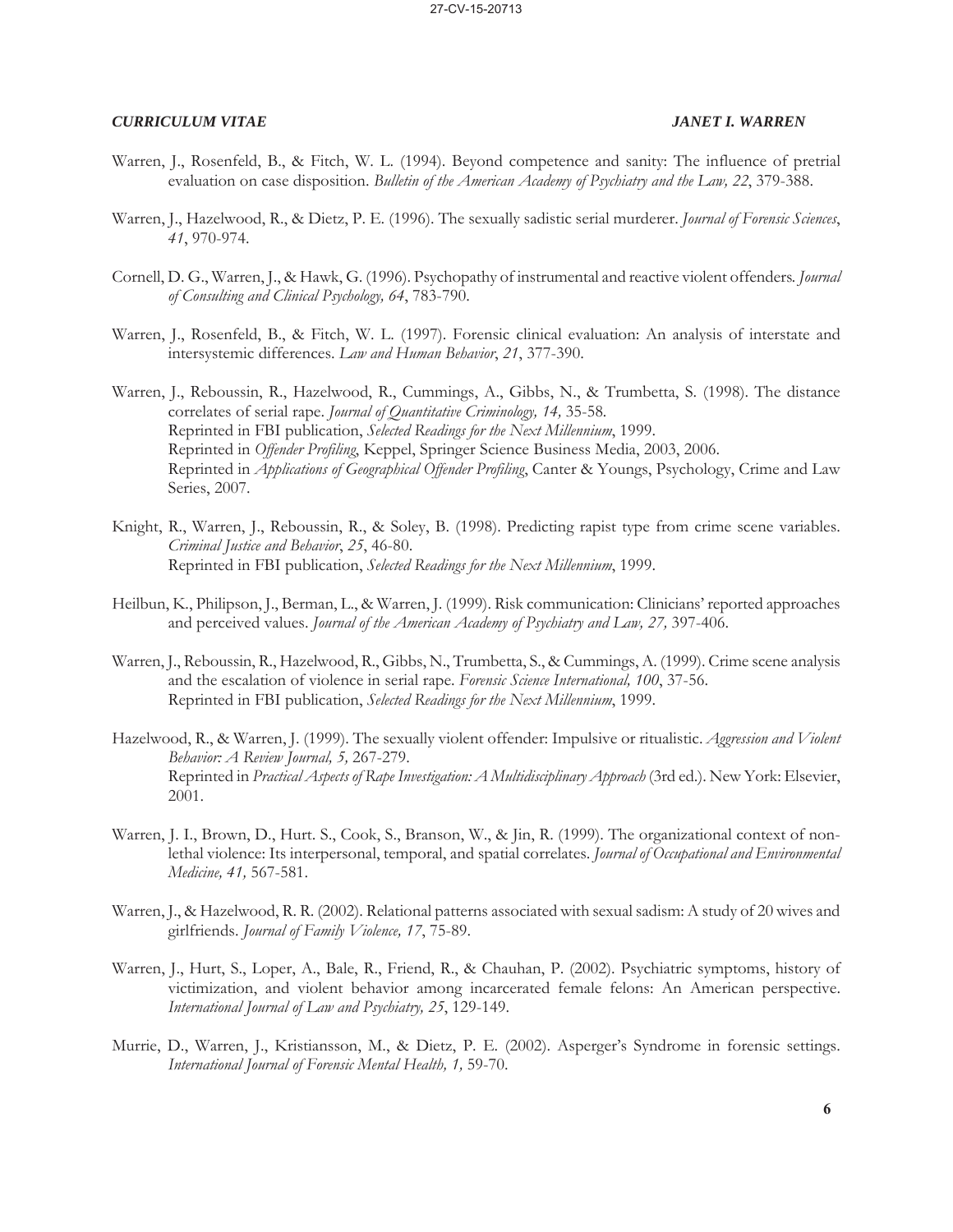- Warren, J., Bale, R., Friend, R.*,* Burnette, M.*,* South, S., & Chauhan, P. (2003). Personality disorders among female prison inmates: Co-morbidity and the relationship to criminality and violence. *Journal of the Academy of Psychiatry and the Law, 30,* 502-509. Commentary by Stephen Hart, Ph.D., The forensic relevance of personality disorders, *3,* 510-512*.*
- Hazelwood, R. R., & Warren, J. I. (2003). Linkage Analysis: Modus Operandi (MO), ritual, and signature in serial sexual crime. *Aggression and Violent Behavior*, *8*, 587-598.
- Warren, J. I., Aaron, J., Ryan, E., Chauhan, P., & DuVal, J. (2003). Correlates of adjudicative competence in psychiatrically impaired juveniles. *Journal of the Academy of Psychiatry and the Law, 31, 299-310*. Commentary by Peter Ash, M.D., Risk markers for incompetence in juvenile defendants, *31*, 310-313.
- Warren, J. I., Burnette, M., South, S. C., Chauhan, P., Bale, R., Friend, R., & Patton, I. (2003). Psychopathy in women: Structural equation modeling and co-morbidity. *International Journal of Law and Psychiatry, 26*, 223- 242.
- Warren, J., Hurt, S., Loper, A., & Chauhan, P. (2004). Exploring prison adjustment among female inmates: Issues of measurement and prediction. *Criminal Justice and Behavior, 31,* 624-645*.*
- Warren, J. I, Murrie, D., Chauhan, P., Dietz, P. E., and Morris, J. (2003). Opinion formation in evaluating sanity at the time of the offense: An examination of 5175 pre-trial evaluations. *Behavioral Sciences and the Law*, *23*, 559-575.
- Warren, J. I., South, S. C., Burnette, M., Chauhan, P., Bale, R., Friend, R. (2005). Assessing the risk for violence in women: Use of the PCL-R and HCR: 20. *International Journal of Law and Psychiatry, 28,* 269-289*.*
- Warren, J. I., Chauhan, P., Bale, R., & Murrie, D. (2005). Screening for psychopathy among incarcerated women: Psychometric properties and construct validity of the Hare P-SCAN. *International Journal of Forensic Mental Health, 4,* 175-189*.*
- Murrie, D., & Warren, J. (2005). Clinical variation in rates of legal insanity: Implications for self-monitoring. *Professional Psychology: Research and Practice, 36,* 519-524.
- Warren, J. I., & South, S. (2005). Comparing the constructs of antisocial personality disorder and psychopathy in a sample of incarcerated women. *Behavioral Sciences and the Law, 23*, 1-20.
- Warren, J., Murrie, D., Stejskal, W., Colwell, L., Morris, J., Chauhan, P., & Dietz, P. (2005). Opinion formation in evaluating the adjudicative competence and restorability of criminal defendants: A review of 8,416 evaluations. *Behavioral Sciences and the Law, 24,* 113-132*.*
- Komarovskaya, I., Loper, A. B., & Warren, J. (2007). The role of impulsivity in antisocial and violent behavior and personality disorders among incarcerated women. *Criminal Justice and Behavior, 34*, 1499-1515.
- Loper, A. B., Mahmoodzadegan, N., & Warren, J. I. (2008). Childhood maltreatment and Cluster B personality pathology in female serious offenders. *Sexual Abuse: A Journal of Research and Treatment*, *20*, 139-160.
- Sturek, J., Loper, A., & Warren, J. I. (2008). Psychopathy in female inmates. *Psychiatric Services*, *5*, 309-315.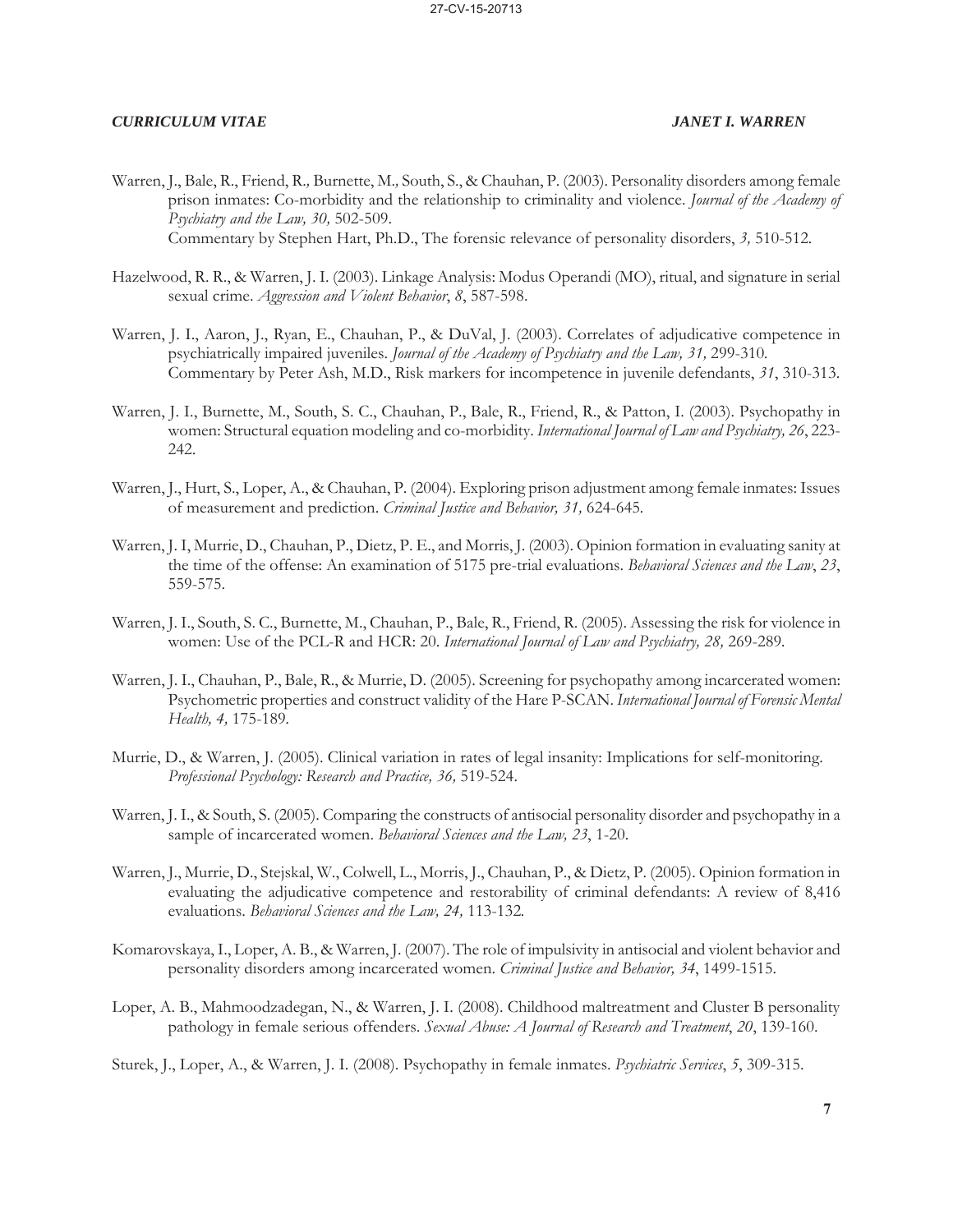- Murrie, D. C., Boccaccini, M. T., Zapt, P. A., Warren, J. I., & Henderson, C. E. (2008). Clinical variation in findings of competence to stand trial. *Psychology, Public Policy, and Law*, *14*, 177-193.
- Ryan, E. P., Aaron, J. A., Burnette, M. L., Warren, J. I., Burket, R., & Aaron, T. (2008). Emotional responses of staff to assault in a pediatric state hospital. *Journal of the American Academy of Psychiatry and the Law, 36*, 360- 368.
- Warren, J., & South, S. (2009). Cluster B psychopathology among incarcerated women: Issues of internal consistency and construct validity*. International Journal of Law and Psychiatry, 32,* 10-17.
- Warren, J. I., Loper, A. B., & Komarovskaya, I. (2009). Symptom patterns related to exposure among female inmates with and without a diagnosis of Post Traumatic Stress Disorder. *Journal of the American Academy of Psychiatry and the Law, 37,* 294-305*.* Commentary by H. J. Bursztajn: Inadequacy of the categorical approach of the DSM for diagnosing female inmates with Borderline Personality Disorders and/or PTSD. Commentary by M. Hackett: Trauma and female inmates: Why is witnessing more traumatic?
- Beasley, J., Cramer, A., Beyers, K., Haynes, R., Berson, S., & Warren. J. I. (2009). Patterns of prior offending in child molesters: A comparison of fatal and non-fatal outcomes. *International Journal of Forensic Sciences, 32,*  273-280.
- Warren, J. I., Duval, J., Komarovskaya, I., Chauhan, P., Buffington-Vollum, J., & Ryan, E. (2010). Developing a forensic service delivery system for juveniles adjudicated incompetent to stand trial. *International Journal of Forensic Mental Health, 8,* 245-263*.*
- Novero, C. M., Loper, A. B., & Warren J. I. (2011). Second-generation prisoners: Adjustment patterns for inmates with a history of parental incarceration. *Criminal Justice and Behavior: An International Journal, 38,* 761-778.
- Komarovskaya, I., Loper, A. B., Warren, J. I., & Jackson, S. (2011). Exploring gender differences in trauma exposure and the emergence of symptoms of PTSD among incarcerated men and women. *Journal of Forensic Psychiatry and Psychology, 22,* 395-410.
- Warren, J. I, & Burnette, M. L. (2012). Factor invariance of Cluster B psychopathology among male and female inmates and association with impulsive and violent behavior, *Journal of Forensic Psychiatry and Psychology, 23*, 40-60.
- Warren, J.I., Chauhan, P., Kois, L., Dibble, A. & Jeff Knighton (2013). Factors influencing 2,260 opinions of defendants' restorability to adjudicative competency. *Psychology, Public Policy and Law, 19*, 498-508.
- Warren, J. I, & Burnette, M. L. (2013). The multifaceted constructs of psychopathy: Association with APD, clinical and criminal characteristics among male and female inmates, International Journal of Forensic Mental Health, 12, 265-273. doi. 10.1080/14999012.2013.857739.
- Warren, J. I., Dietz, P. E., & Hazelwood, R. R. (2013). The Collectors: Serial sexual offenders who preserve evidence of their crimes. *Aggression and Violent Behavior, 18*, 666-672.

Warren, J. I, & Burnette, M. L. (2013). Comparing the constructs of APD and psychopathy. *International Journal of*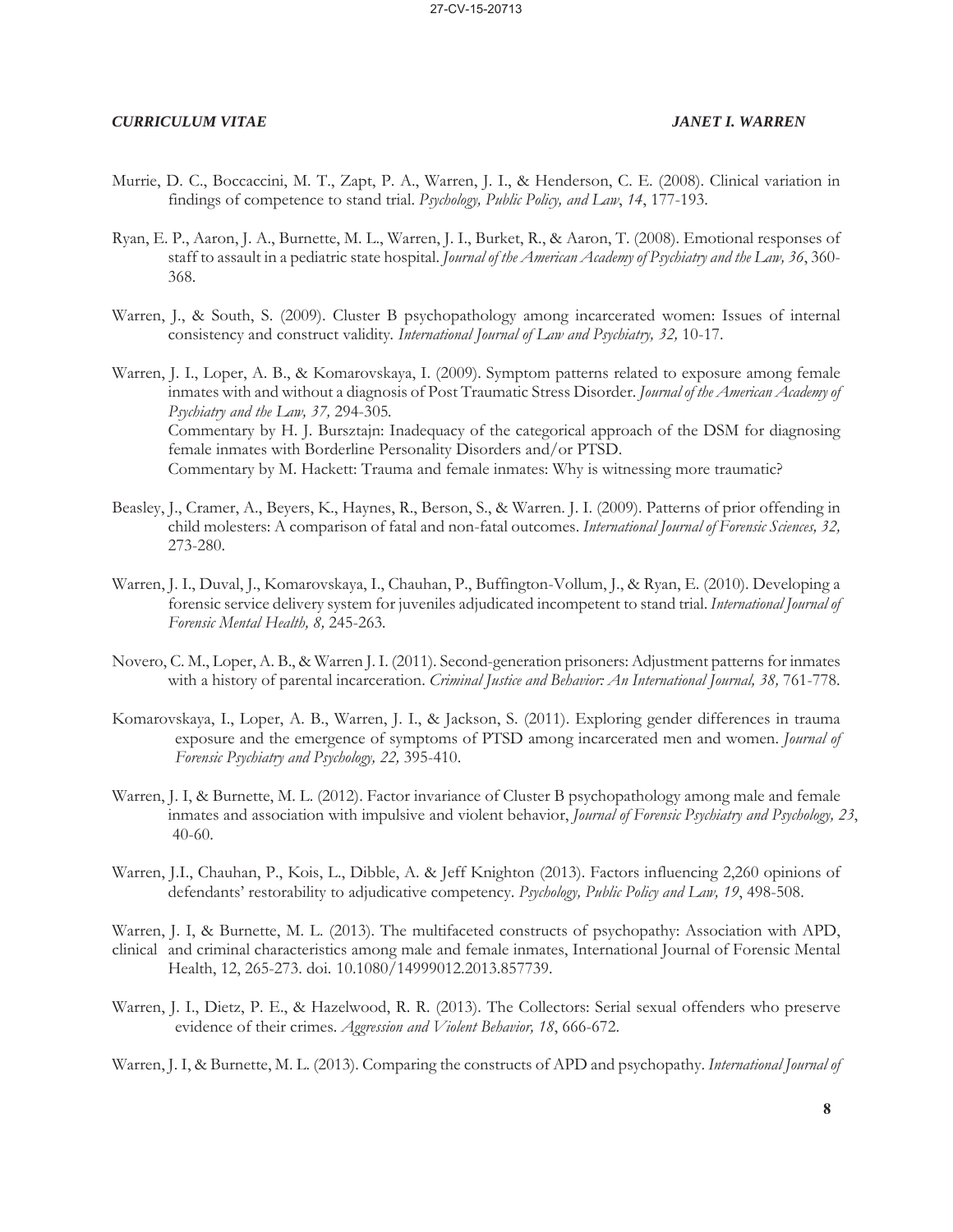*Forensic Mental Health Services*.

- Warren, J. I., Chauhan, P., Kois, L., Dibble, A., & Knighton, J. (2013). Factors Influencing 2,260 opinions of defendants' restorability to adjudicative competency. *Law, Psychology and Public Policy, 19,* 498-508. http://dx.doi.org/10.1037/a0034740
- Jackson, S. L., & Warren, J. I. (2014). A community-based model for remediating juveniles adjudicated incompetent to stand trial: Feedback from youth, attorneys, and judges. *Juvenile and Family Court Journal, 65,* 23-38.
- Chauhan, P., Warren, J. I., Kois, L., & Wellbeloved-Stone, J. M. (2014). The significance of combining evaluations of competency to stand trial and sanity at the time of the offense, doi: 10.1037/law0000026
- Warren, J.I. Wellbeloved-Stone, J.M., Hilts, W.H. Donaldson, Y.E. Muirhead, Craun, S. W. Burnette, A. G., Millspaugh, S.B. (2016). An investigative analysis of 463 incidents of single-victim child abduction identified through federal law enforcement. *Aggression and Violent Behavior*, 30, 59-67, doi:10.1016/j.avb.2016.07.006.
- Kois, L., Wellbeloved-Stone, J.M., Chauhan, P. & Warren, J.I. (2017). Combined evaluation of competency to stand trial and mental state at the time of the offense: An overlooked methodological consideration. *Law and Human Behavior*, 41, 217-229. 10.1037/LHB0000236.
- Warren, J.I. Wellbeloved-Stone, J.M., Dietz, P.E., Millspaugh, S.B. (2017). Gender and violence risk assessment in prison. *Psychological Services*, dx.doi.org/10.1037/ser0000217.
- Warren, J., Leviton, A.C. R., Reed, J., Saathoff, G.B., Patterson, T.D., Richards, L.A., Francher, A.D. (in press). Operationalizing theory: A moral-situational action model for extremist violence. *Journal of Threat Assessment and Management.*
- Jackson, S.L, Wen, I., Loper, A.B., Warren. J.I. (in press). The role of forms of traumatic exposure in relational and physical aggression perpetrated by incarcerated men and women. *Victims and Offenders*.
- Warren, J.I. Jackson, S.L., Skowysz, B.E., Kiefner, S.E., Reed, J., Leviton, A.C.R., Nacu, M.F., Jiggetts, C.G., Walls, G.G (under review). The competency attainment outomce of 1913 juveniles found incompetent to stand trial in juvenile court. *Journal of Applied Juvenile Justice Services.*

### *BOOK CHAPTERS*

- Warren, J., Hazelwood, R., & Reboussin, R. (1991). Serial rape: The offender and his rape career. In A. Burgess (Ed.), *Rape and sexual assault: A research handbook* (Vol 3) (pp. 275-311). New York: Garland.
- Hazelwood, R., & Warren, J. (1995). The serial rapist. In R. Hazelwood & A. Burgess (Eds.), *Practical Aspects of Rape Investigation: A Multidisciplinary Approach* (Rev. ed.) (pp. 337-360). New York: Elsevier.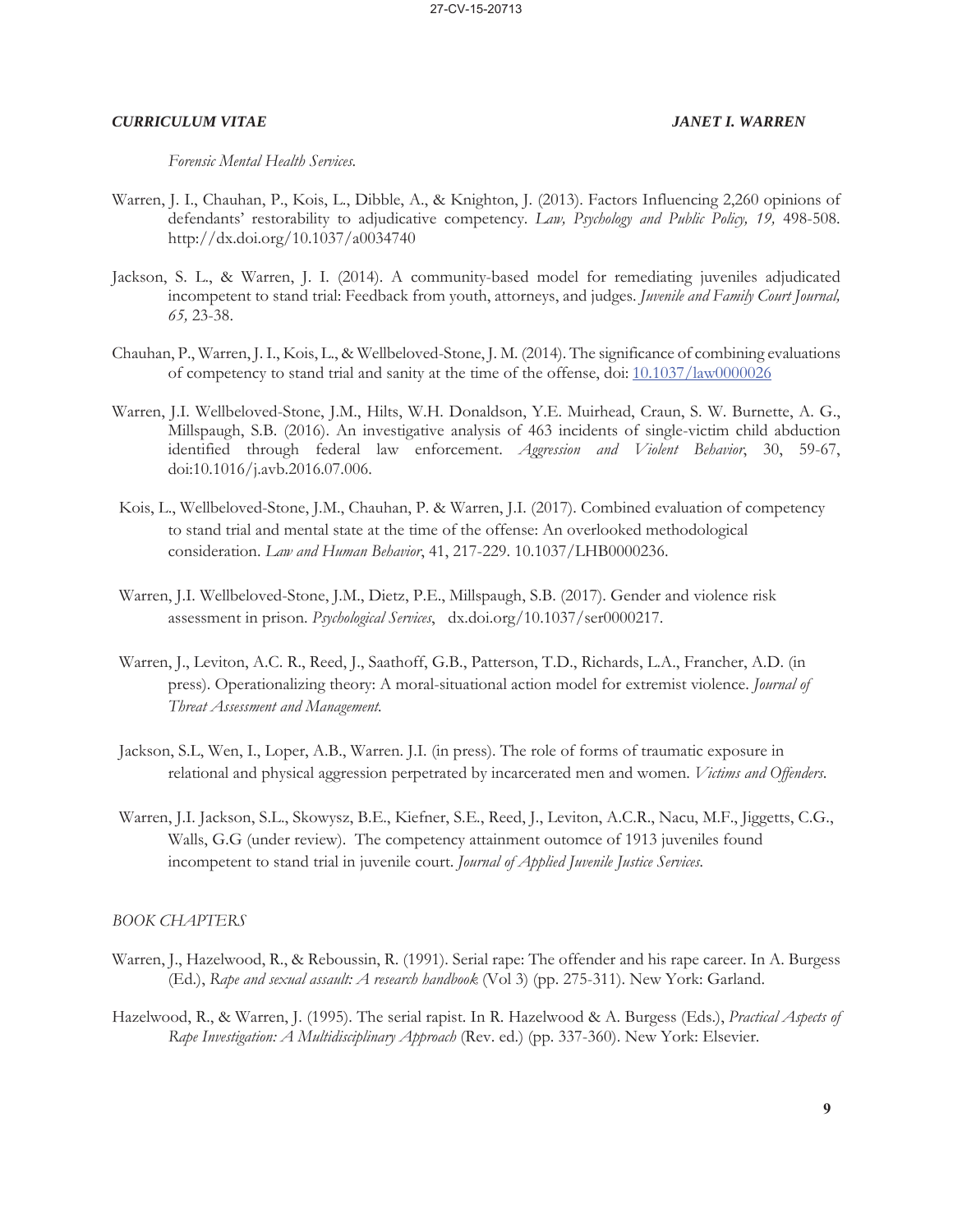- Hazelwood, R., & Warren, J. (1995). The relevance of fantasy in serial sexual crime investigation. In R. Hazelwood & A. Burgess (Eds.), *Practical Aspects of Rape Investigation: A Multidisciplinary Approach* (Rev. ed.) (pp. 127-138). New York: Elsevier.
- Warren, J., & Kovnick, J. (1999). Women who kill. In V. B. Van Hasselt & M. Hersen, *Handbook of Psychological Approaches with Violent Criminal Offenders* (pp. 189-206). New York: Kluwer Academic, Plenum Press.
- Heilbrun, K., Warren, J., & Picarello, K. (2000). The use of third party information in forensic assessment. In I. B. Weiner (Ed.), *Comprehensive Handbook of Psychology, 11*, Forensic Psychology. Hoboken, NJ: John Wiley and Sons.
- Warren, J. I, & Hislop, J. (2001). Female sex offenders: A typological and etiological overview. *Practical Aspects of Rape Investigation: A Multidisciplinary Approach* (3rd ed.). New York: Elsevier.
- Warren, J. I, & Hislop, J. (2007). Patterns of female sex offending and their investigative significance to law enforcement and child protective services. *Practical Aspects of Rape Investigation: A Multidisciplinary Approach* (3rd ed.). New York: Elsevier.
- Hazelwood, R., Warren, J. I., Edkins, V.. Conlon, S. Taroli, A. (2015). The wives of child molesters: A Descriptive Study. Springer Publishers.
- Warren, J. I., & Jackson, S. (2015). Evaluation and restoration of competency to stand trial. In Eds. K. Heilbrun, D. DeMatteo, & N. Goldstein. *Handbook of psychology and juvenile justice*, American Psychology Association.
- Hazelwood, R., Warren, J.I (2016). Rape escalating to homicide. *Practical Aspects of Rape Investigation: A Multidisciplinary Approach* (5rd ed.). New York: Elsevier.
- Hazelwood, R., Warren, J.I (2016). The criminal sexual sadist. *Practical Aspects of Rape Investigation: A Multidisciplinary Approach* (5rd ed.). New York: Elsevier.
- Hazelwood, R., Warren, J.I (2016). The relevance of fantasy in serial sexual crimes investigation. *Practical Aspects of Rape Investigation: A Multidisciplinary Approach* (5rd ed.). New York: Elsevier.
- Hazelwood, R., Dietx, P.E., Warren, J.I (2016). The criminal sexual sadist. *Practical Aspects of Rape Investigation: A Multidisciplinary Approach* (5rd ed.). New York: Elsevier.
- Warren, J. I., & McLeod, D. (2016). Female sex offenders (FSO). *Practical Aspects of Rape Investigation: A Multidisciplinary Approach* (5rd ed.). New York: Elsevier.
- Warren, J. I & Jackson, S. (In press). Sexual violence in prison. In Robert D. Morgan (Ed.) The Encyclopedia of Criminal Psychology, Sage Publishers, Thousand Oaks, CA.
- Kois, L., Warren, J. I., & Chauhan, P. (in press). Competence and criminal responsibility. In N. Brewer & A. B. Douglass (Eds.), *Psychological science and the law.* New York: Guilford Publications.

*GOVERNMENT AND POLICY REPORTS*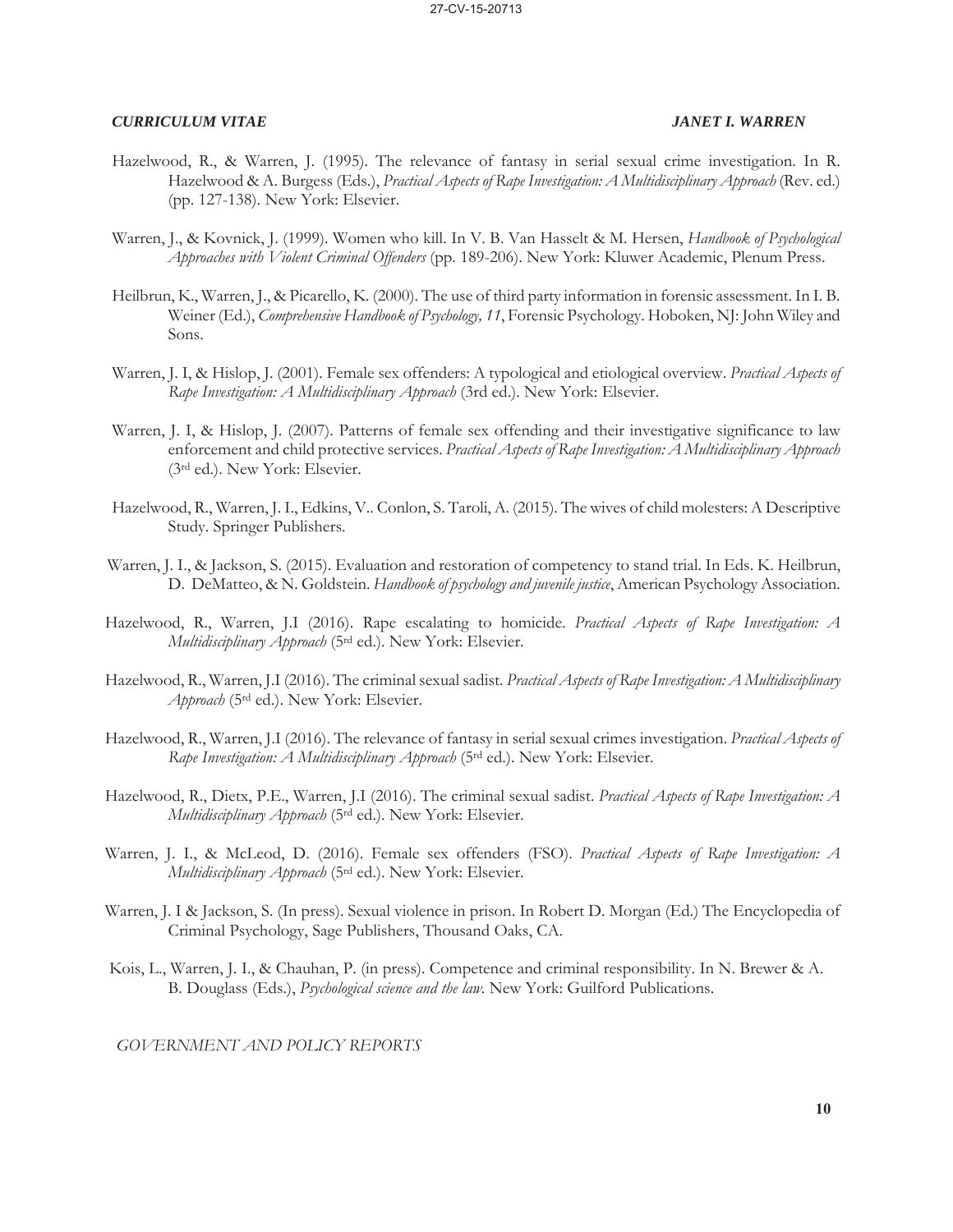- Warren, J., & Fitch, W. L. (1986-1992, Annual). *The Virginia Forensic Evaluation Information System (FEIS) Annual Report.* Submitted to the Virginia Department of Mental Health, Mental Retardation, and Substance Abuse Services and the Virginia Office of the Attorney General.
- Warren, J., Reboussin, R., & Hazelwood, R. (1995, January). *The Geographical and Temporal Sequencing of Serial Rape.* Final report to the National Institute of Justice.
- Warren, J. (1992, September). *Forensic evaluation reimbursement study: The Virginia Supreme Court.* Confidential report compiled for the Department of Mental Health, Mental Retardation, and Substance Abuse.
- Warren, J. (1993, April). *The clinical social worker as forensic expert.* Report compiled for the National Federation of Clinical Social Work. Published in the newsletter of the National Organization of Forensic Social Work, *11*(14).
- Warren, J. (1993-2000, Annual). *The Virginia Forensic Evaluation Information System (FEIS) Annual Report.* Submitted to the Department of Mental Health, Mental Retardation, and Substance Abuse Services and the Office of the Attorney General.
- Warren, J. (1994, Fall). *Understanding campus violence: The University of Virginia 1990, 1991, and 1992.* Report submitted to the University of Virginia, Council on Community, 1992-94.
- Warren, J., & Brown, D. (1999). *Regional crime analyses: Design, implementation, and integrative strategies*. Final report submitted to the National Institute of Justice.
- Warren, J. (2001). *Baseline psychopathology in a women's prison: Its impact on institutional adjustment and risk for violence.* Final report submitted to the National Institute of Justice.
- Warren, J. I., Stejskal, W. J., & Chauhan, P. (2002). A ten year retrospective study of community based forensic evaluations: Service delivery, quality assurance, and evaluation outcomes. *Developments in Mental Health Law, 22,* 1-12.
- Warren, J. I., Jackson, S., Loper, A. B., & Burnette, M. (2010). Risk markers for sexual predation and victimization in prison. National Institute of Justice.
- Warren, J. I. (2011). BSA Ineligible Volunteer "P" Files 1964-1985. National Headquarters of the Boy Scouts of America.

### **INVITED PRESENTATIONS**

### *INTERNATIONAL MEETINGS/CONFERENCES*

- *Profiling the Serial Rapist*. International Meeting on the Profiling of Violent Offenders, University of Surrey, London, England , September, 1989.
- *Sexual Sadism*. The Professions and Serious Serial Offenders, University of Melbourne and Ministry for Police and Emergency Services, St. Vincent's Hospital, Melbourne, Australia, February, 1992.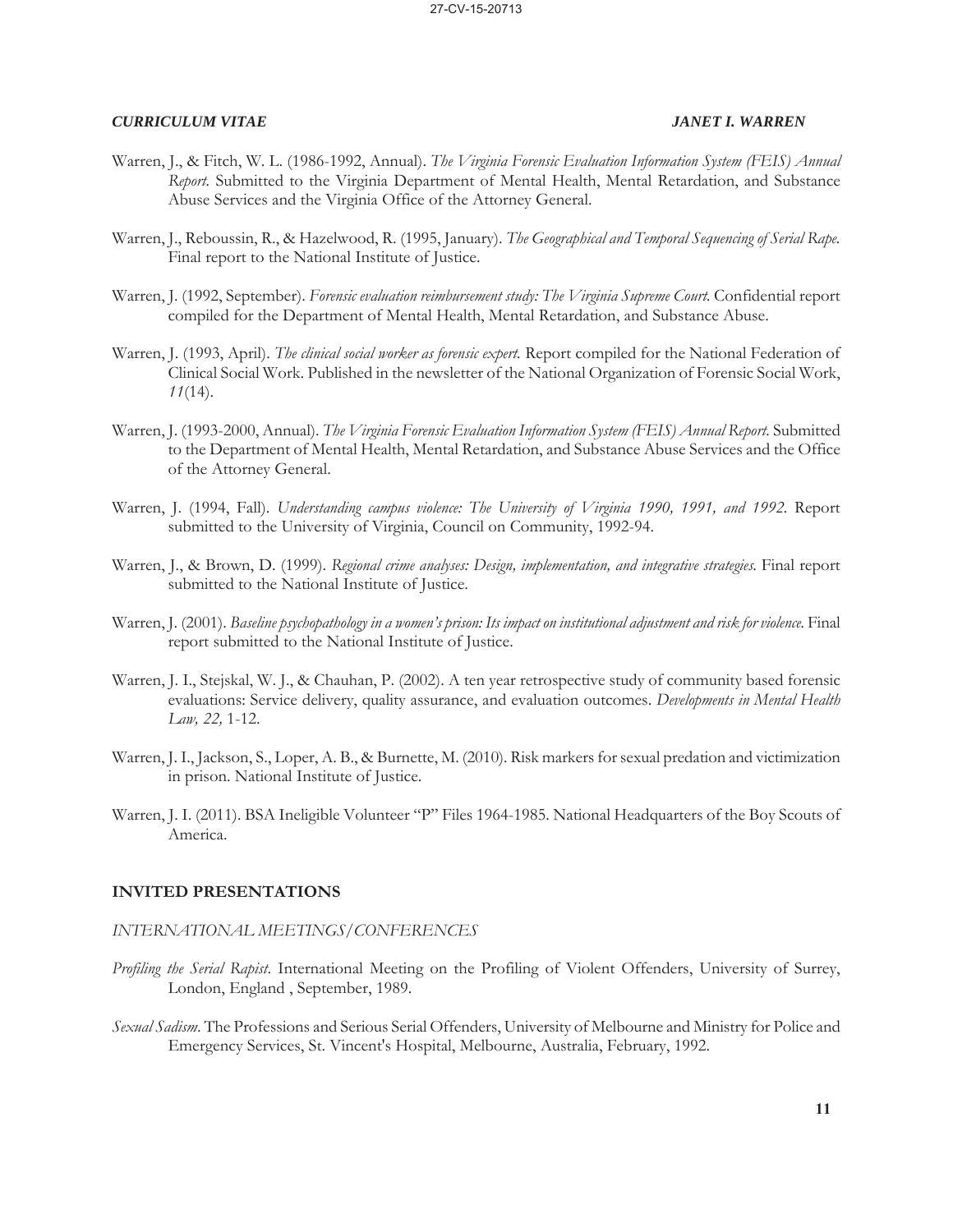- *Investigation of Offenses against Children*. The Professions and Serious Serial Offenders, University of Melbourne and Ministry for Police and Emergency Services, St. Vincent's Hospital, Melbourne, Australia, February, 1992.
- *Serial Rape*. The Professions and Serious Serial Offenders, University of Melbourne and Ministry for Police and Emergency Services, St. Vincent's Hospital, Melbourne, Australia, February, 1992.
- *Women Who Kill*. The Professions and Serious Serial Offenders, University of Melbourne and Ministry for Police and Emergency Services, St. Vincent's Hospital, Melbourne, Australia, February, 1992.
- *Profiling Jack the Ripper: A Panel Presentation*. The Professions and Serious Serial Offenders, University of Melbourne and Ministry for Police and Emergency Services, St. Vincent's Hospital, Melbourne, Australia, February, 1992.
- *The Death Penalty in America: A Competition of Traumas*. International Society of Traumatic Stress Studies, Amsterdam, The Netherlands, June, 1992.
- *Geographical Profiling of Serial Rape*. Forensic Statistics Third Annual Conference, University of Edinburgh, Scotland, July, 1996.
- *The Sexually Sadistic Serial Killer*. Pseudosexual Perversities, International Congress, International Center for Molested and Abducted Children, Brussels, Belgium, May, 1998.
- *Personality Disorders and Violence Among Female Inmates*. 11th International Congress on Law and Mental Health. Amsterdam, The Netherlands, July, 2002.
- *Student at Risk for Violence Keynote*. University of Toronto, National Conference, Toronto, Canada, May 2004.
- *Understanding the Risk Factors for Violence and Criminality in Women*. Program Committee, International Academy of Law and Psychiatry, Paris, France, July 2005.
- *Risk Markers for Sexual Violence and Victimization in Prison*. International Academy of Law and Psychiatry, Padua, Italy, July 2007.
- *Restoration Outcome of Juveniles Adjudicated Incompetent to Stand Trial*. International Academy of Forensic Mental Health, Edinburgh, Scotland, June, 2009.
- *Issues of internal consistency and construct validity with Cluster B Personality Disorders.* International Academy of Forensic Mental Health. Edinburgh, Scotland, June, 2009.
- *The Prison Rape Elimination Ac (PREA): Policy Significance and Outcomes.* International Academy of Law and Psychiatry, Berlin, Germany, 2011.
- *Exploring the role of trauma in the association between personality disorders and violence.* International Association of Trauma and Stress Studies, Baltimore, USA, November, 2011.
- *Rick Markers for Sexual Predation and Victimization in Prison.* International Conference on Special Needs Offenders. Ottawa, Canada, August 2012.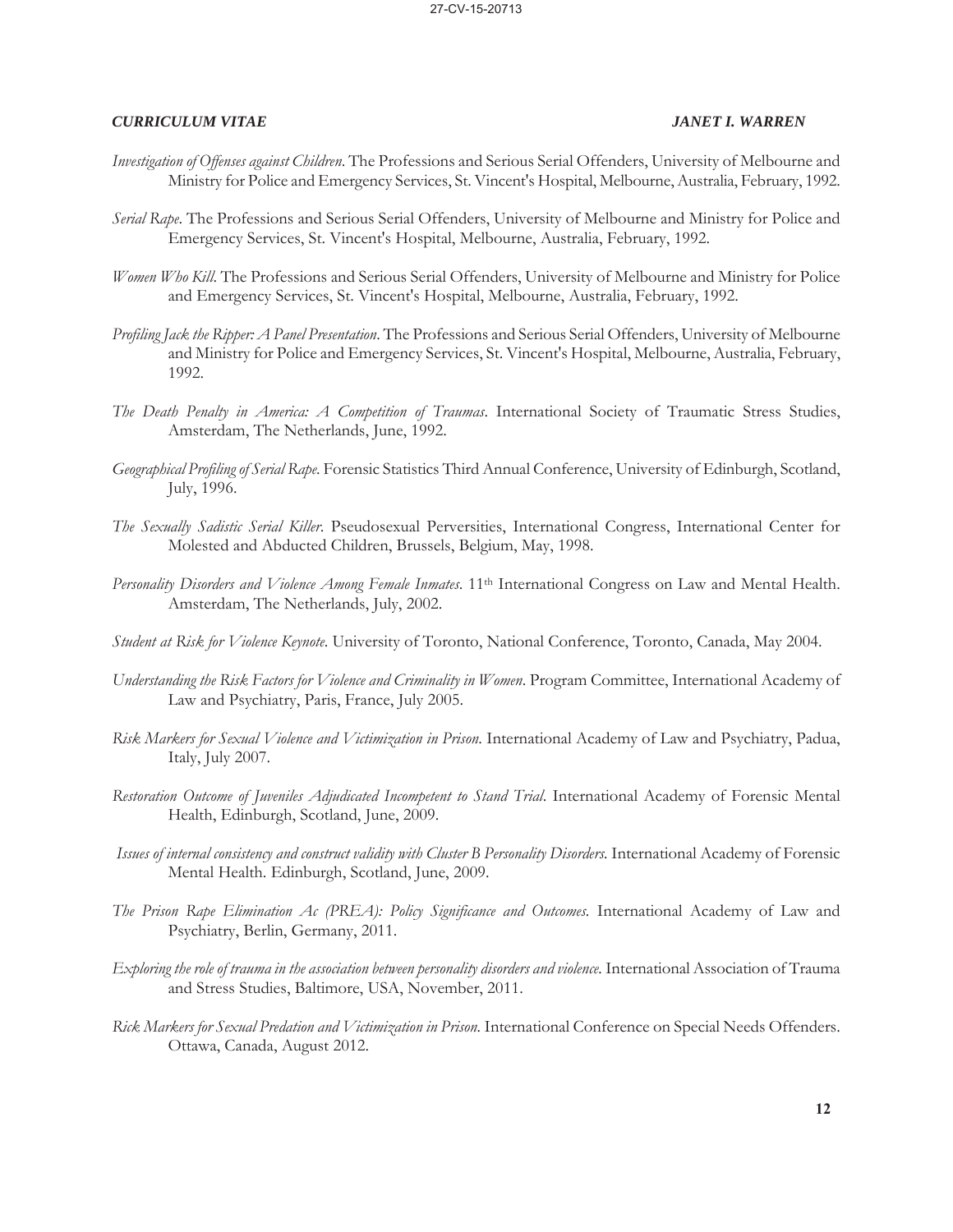- *Sexual Offending in Youth Serving Organizations: An Examination of 4, 254 "P" Coded Ineligible Volunteer (IV) Files, 1990- 2010.* International Association of Law and Mental Health, Vienna, Austria, July, 2015.
- *Radicalization of Female Terrorists*. Risk Assessment Working Group, University of Lancaster, England, (2016).
- *A Research Paradigm for the Empirical Study of Terror-involved Women*. International Risk Management Working Group, Charleston, North Carolina (2017).
- *A Moral-situational Action Risk Model for Violent Extremism*. The SAT Working Group. Cambridge, England.
- *NATIONAL MEETINGS/CONFERENCES*
- *Legal Insanity in Virginia*. Annual Conference of the National Organization of Forensic Social Work, Baltimore, Maryland, April, 1986.
- *Capital Sentencing*. California Association of Forensic Mental Health, Asilamar, California, March, 1988.
- *Women Who Murder*. FBI Graduate Program in Violent Crime, FBI Headquarters, Quantico, Virginia, March, May, August, November, 1989; August, December, 1991; March, September, 1992; January, September, 1993.
- *Evaluation of the Capital Defendant*. American Academy of Psychiatry and the Law, Annual Meeting, Washington, D.C., October, 1989.
- *Prediction of Rapist Violence and Type from Offender and Victim Rape Accounts Using Verbal and Physical Behavioral Scales.* Annual Meeting, American Society of Criminology, Reno, Nevada, November, 1989.
- *The Psychiatrist and the Capital Sentencing Process*. Annual Meeting of the American Academy of Psychiatry and the Law, San Diego, California, October 25, 1990.
- *Exorcism, Death and the Criminal Law*. Annual Meeting of the Academy of Psychiatry and the Law, San Diego, California, October, 1990.
- *Women and Violence*. Annual Meeting of Police Profilers, FBI Academy, Quantico, Virginia, January, 1990.
- *Research Training Program*. Police Fellows and Criminal Investigatory Analysts, FBI Headquarters, Quantico, Virginia, June 18-20, 1990.
- *Prediction of Rapist Type and Violence in Serial Rape from Offender and Victim Statements*. Academy of Criminal Justice Sciences, Denver, Colorado, March, 1990.
- *Researching the Serial Rapist: Research In-service for Police Profilers.* FBI Academy, Quantico, Virginia, July 30-31, 1991.
- *Mass Media Hit Man*. Annual Meeting of the American Academy of Psychiatry and the Law, Orlando, Florida, October, 1991.
- *The Geographical Dispersion of Serial Rape*. American Society of Criminology, San Francisco, California, November, 1991.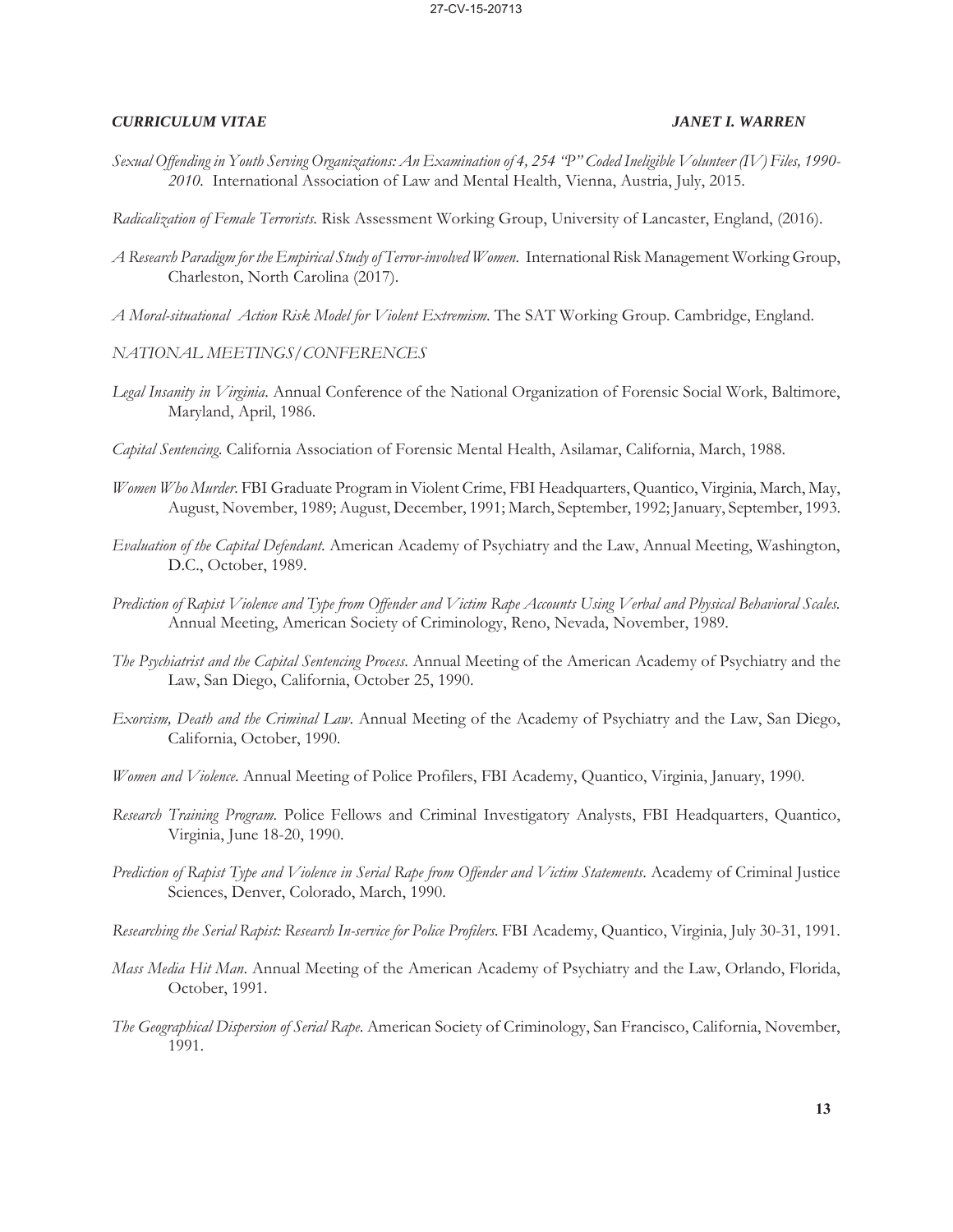- *The Sexually Sadistic Criminal: A Case Study*. 23rd Annual Meeting, American Academy of Psychiatry and the Law, Boston, Massachusetts, October, 1992.
- *Erotomania and Celebrity Stalking*. Annual Conference of the American Academy of Psychiatry and the Law,

San Antonio, Texas. October, 1993.

- *Profiling and Assessment of the Serial Rapist*. Annual Conference of the American Academy of Psychiatry and the Law, San Antonio, Texas, October, 1993.
- *Erotomania, Celebrity Stalking, and the Law*. American Psychiatric Association Annual Convention, San Francisco, California, May, 1993.
- *Death Penalty Adjudication: Traumatic Narratives and Traumatic Consequences*. American Psychiatric Association Annual Convention, San Francisco, California, May, 1993.
- *Psychopathy and Anger among Instrumental and Reactive Violent Offenders.*.American Psychological Association, Toronto, Canada, August, 1993.
- *Differential Pretrial Outcomes for Defendants Originally Charged with Capital Murder*. American Psychological Association Annual Convention, Toronto, Canada, August, 1993.
- *Women and Violence: A Psychiatric Contextualization*. Fourth Annual National Law and Mental Health Institute, Nova Southeastern University, Fort Lauderdale, Florida, April,1994.
- *Compliant Victims of the Sexual Sadist*. Fourth Annual National Law and Mental Health Institute, Nova Southeastern University, Fort Lauderdale, Florida, April, 1994.
- *Risk Assessment and the Clinical Social Worker's Tarasoff Responsibility*. Second Annual Conference of the National Federation of Clinical Social Work, Washington, D.C., May 1994.
- *Profiling the Violent Sexual Offender*. Preconference Workshop, Association for the Treatment of Sexual Abuse, San Francisco, California, November, 1994.
- *Third Party Information in Forensic Evaluation*. Day-long Workshop, American Academy of Forensic Psychology, Atlanta, Georgia, March, 1995.
- *The Assessment of Campus Violence*. Annual Meeting, International Association of Campus Law Enforcement Administrators, Philadelphia, Pennsylvania, July, 1995.
- *State/University Interdisciplinary Collaboration Project*. American Psychiatric Association, Alexandria, Virginia, July, 1995.
- *Third Party Information: The Core of Forensic Practice*. American Academy of Forensic Psychology, San Antonio, Texas, February, 1996.
- *Narration in Civil and Criminal Forensic Practice. Ohio Association of Forensic Regional. Directors*, Columbus, Ohio, March, 1996.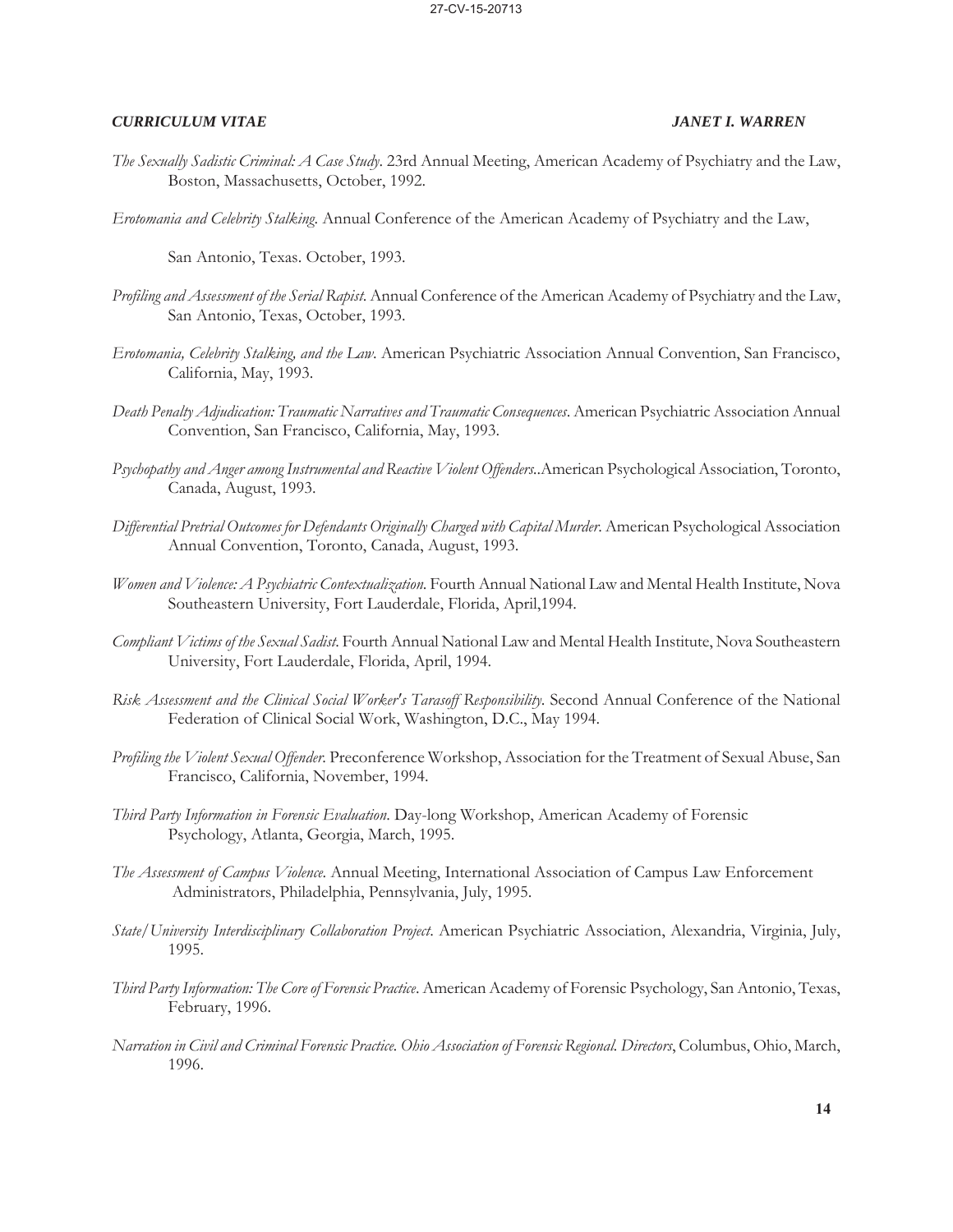- *Forensic Evaluation and the Juvenile Defendant*. OJJDP Juvenile Justice at the Crossroads Conference, Washington, D.C., December, 1996.
- *Juvenile Adjudicative Competency*. Annual Meeting of the American Academy of Psychiatry and the Law, San Juan, Puerto Rico, October, 1997.
- *Regional Crime Analysis: An Integrated System*. The American Society of Criminology, San Diego, California, November, 1997.
- *Third Party Information: The Defining Element of Forensic Work*. American Academy of Forensic Psychology, Philadelphia, Pennsylvania, May, 1999.
- *Maximum Security Inmates: Symptomatology, Cluster B Psychopathology and Violence*. Annual Meeting of the American Academy of Psychiatry and the Law, Vancouver, Canada, October, 2000.
- *Juvenile Adjudicative Competence: Theory, Research and Practice*. Annual Meeting of the American Academy of Psychiatry and the Law, Vancouver, Canada, October, 2000.
- *Prison adjustment and psychopathology among female inmates*. U.S. Department of Justice Annual Conference on Criminal Justice Research and Evaluation, Washington, D.C., July 2002.
- *Assessing the risk for violence in women: Axis II co-morbidity and psychopathy.* Annual Conference of the American Academy of Psychiatry and the Law, Newport Beach, California, October, 2002.
- *Assessing the risk for violence on university and college campuses*. National Conference on Suicide, Violence and Disruptive Behavior on University Campuses, University of Virginia, Charlottesville, Virginia, June, 2003.
- *Mental Health and Violence*. National Association of Female Judges, Washington, D.C., November, 2003.
- *Lethal Violence by Women*. The Academy Group, Manassas, Virginia, June 2004, October 2004, June 2005, June 2006.
- *Opinion Formation in 8,000 Evaluations of Competence to Stand Trial*. American Psychological Association Annual Meeting, Washington, D.C., August, 2005.
- *Prison Rape and the Prison Rape Elimination Act.* National Association of Criminology, Toronto, Canada, November, 2005.
- *Prison Rape in Male and Female Prisons*. National Association of Policy Psychology, Washington, D.C., October 2006.
- *Risk Markers for Sexual Violence and Victimization in Prisons*. National Association of Corrections, American School of Law, Washington, D.C., 2007.
- *Risk and Threat Assessment in Academic Settings*. Carnegie Mellon University, November, 2007.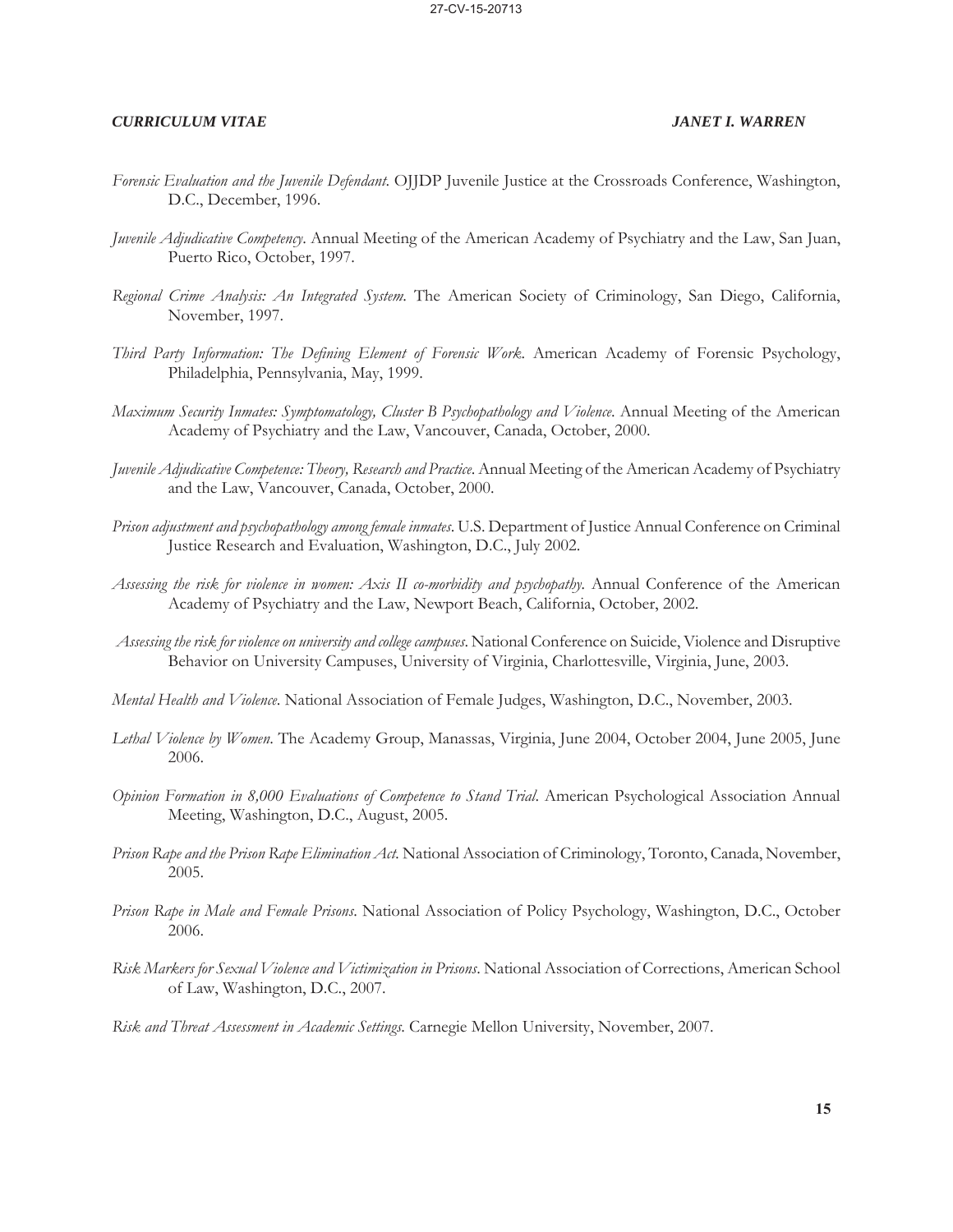- *Prison Sex: Issues of Consent, Coercion, and Civil Litigation*. American Association of Forensic Sciences, Washington, D.C., February, 2008.
- *Risk Assessment and Management*. Behavioral Analysis and Violent Crime Training, The Academy Group, Manassas, Virginia, June 2009.
- *Developing a Forensic Service Delivery System for Juveniles Adjudicated Incompetent*. National Association of Mental Health Program Directors, Virginia Beach, Virginia, September, 2009.
- Restoring Youth: A Community-based Model for Restoring Youth in the Community, Office of Juvenile Justice and Delinquency Prevention, National Harbor, Maryland, October 2011.
- *Restoring Youth: A Community-based Model for Restoring Youth in the Community.* DC Department of Mental Health, Washington, DC, December 2014.
- *Assessing the Risk for Sexual Predation and Victimization in Prison.* Federal Bureau of Prisons, Chief Psychologist Meeting, Washington, DC, August 2015.
- *Juvenile Competency Evaluation: Who Does Them and What Do They Mean? Conference Sponsored by Judicial Councils Center for Families, Children, and the Law (CFCC), San Francisco, California, 2016*
- *STATE-WIDE MEETINGS/CONFERENCES*
- *Forensic Social Work*. Continuing Education, Division of Medical Center Social Work, University of Virginia, October, 1987.
- *Forensic Social Work*. School of Social Work, Virginia Commonwealth University, Richmond, Virginia, February, 1988.
- *Undue Familiarity between Therapist and Client*. Social Work and the Law, Symposium on Social Work in Public Mental Health, Williamsburg, Virginia, November 16, 1990.
- *Profiling Serial Murderers: Women Who Kill*. Victims of Crime/Improving the Criminal Justice System's Response, Community Corrections Ninth Annual Conference, Hampton, Virginia, November, 1991.
- *Legal Insanity and Competence to Stand Trial*. Legal Continuing Education In-service, Alexandria Public Defender's Office, Alexandria, Virginia, January, 1992.
- *Serial Murder and the Sexual Sadist*. The Ultimate Challenge: Working with the Adolescent and Adult Sex Offender, Eighth Annual Conference on the Management and Treatment of Sex Offenders, Hampton, Virginia, September, 1992.
- *Satanism and Ritualistic Crime*. The 15th Annual Symposium on Mental Health and the Law, Richmond, Virginia, March, 1992.
- *The Evaluation and Treatment of Sex Offenders*. Arlington Bar Association, Arlington, Virginia, November, 1992.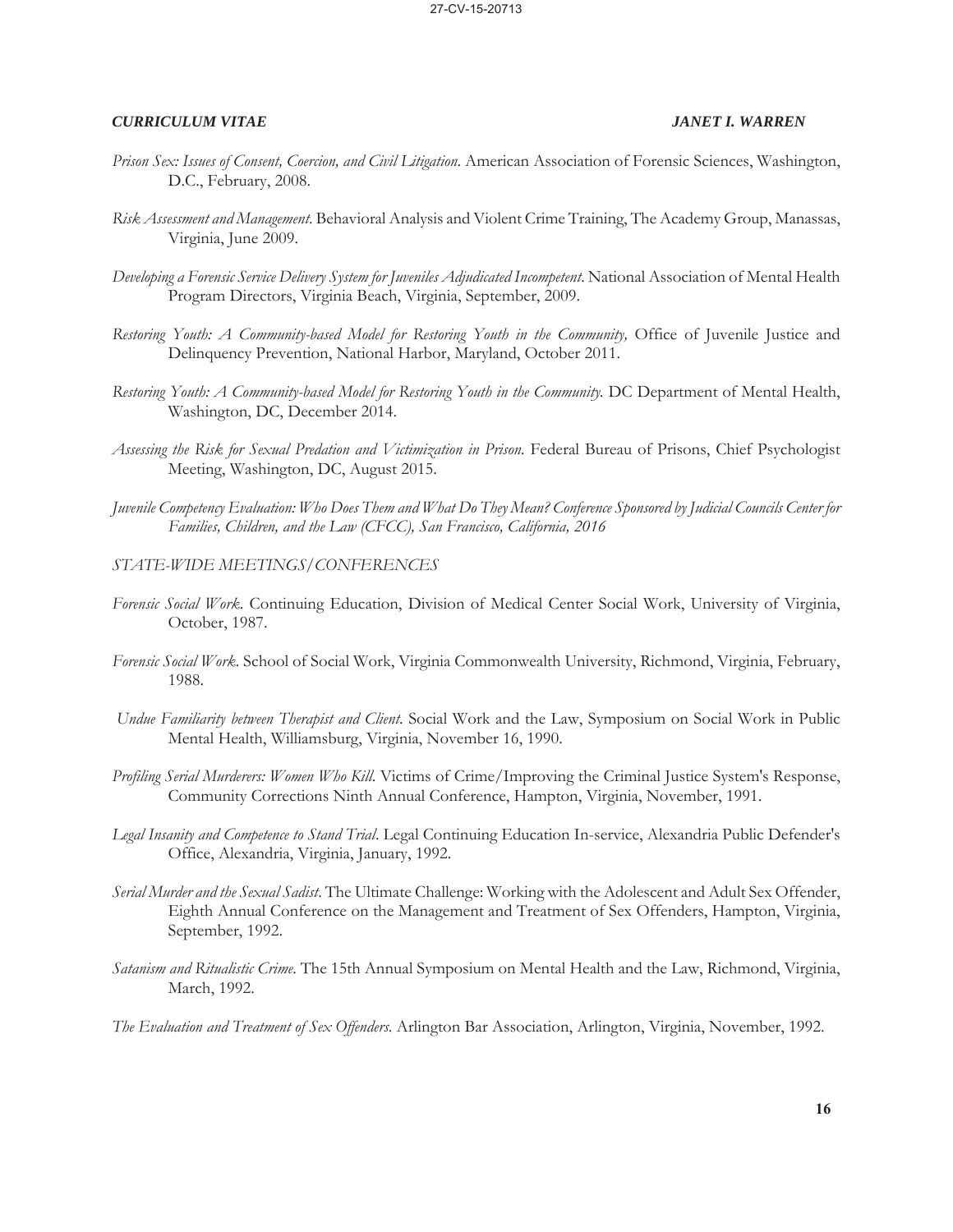- *Stalking Law and Clinical Practice*. Ninth Annual Conference and the Management and Treatment of Sex Offenders, Fredericksburg, Virginia, September, 1993.
- *The Effective Sentencing of Sex Offenders*. Circuit Court Judge Conference, Richmond, Virginia, October, 1993.
- *Campus Violence: Assessment and Prevention.* Mental Health and Law Symposium, Richmond, Virginia, March, 1995.
- *The Transfer of Juveniles to Adult Court*. Annual Meeting of Commonwealth Attorney's Service Council, Williamsburg, Virginia, March, 1995.
- *Threat Assessment: Governor's Forum on Crime*. Richmond, Virginia, October, 1995.
- *Regional Crime Analysis: Renaissance 2000*. Department of Criminal Justice Services, Williamsburg, Virginia, May, 1996.
- *Mental Health Screening in Detention*. Detention Superintendents Annual Meeting, Leesburg, Virginia, June, 1996.
- *Assessing Risk in the Workplace: A Behavioral Scientist's Perspective*. Briefing Meeting entitled Strategic Responses to Violence in the Workplace, Reed, Smith, Shaw and McClay, McLean, Virginia, June, 1996.
- *Clinical Aspects of Sentencing Juveniles in Circuit Court*. Virginia Circuit Court Judges Conference, Roanoke, Virginia, October, 1996.
- *Assessing Threats in the Workplace*. Workplace and the Law Conference, McLean, Virginia, November, 1996.
- *Assessment of Violent Risk*. Virginia Association of Clinical Social Workers, Charlottesville, Virginia. March, 1997.
- *Crime Analysis: Policing by the Numbers*. Department of Criminal Justice Services, Virginia Beach, Virginia, April, 1997.
- *The Juvenile Defendant: Competency and Transfer*. Juvenile Court Judges Conference, Williamsburg, Virginia, April, 1997.
- *Are Juveniles So Different?* Annual Juvenile Justice Conference, Department of Criminal Justice Services, Williamsburg, Virginia, June, 1997.
- *Assessing the Risk for Workplace Violence*. Annual Meeting of the Virginia Self-Insurers Association, Charlottesville, Virginia, September, 1997.
- *Juvenile Forensics: A New Frontier*. In-service training. Virginia Department of Juvenile Justice, October, 1997.
- *Assessing Risk for Violence*. Annual National Association of Social Work Conference, Richmond, Virginia, September, 1998.
- *The Evaluation and Treatment of Sex Offenders*. Virginia Board of Health Professions, Richmond, Virginia, November, 1998.
- *A Behavioral Assessment of Risk: A Juvenile Perspective*. Arlington County Schools, Arlington, Virginia, March, 1999.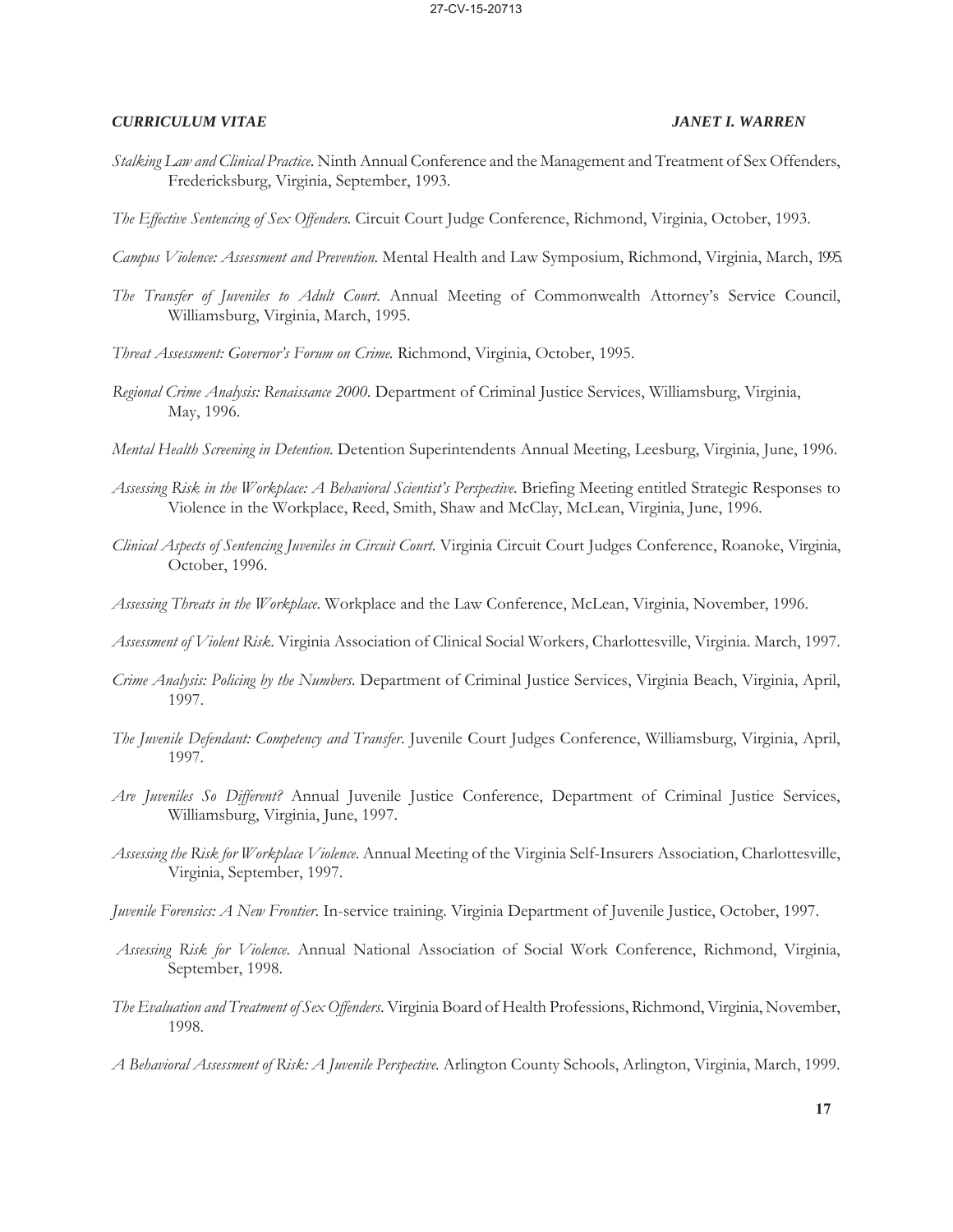- *Diagnosing and Assessing Risk in Sexual Offenders*. Judge's Conference/ Virginia Supreme Court, Virginia Beach, Virginia, October, 1999.
- *Establishing a Law and Psychiatry Program in an Academic Setting*. Long Island Jewish Behavioral Health Systems, October, 1999.
- *Investigating Sexually Sadistic Offenders*. Lynchburg Commonwealth Attorney Office, Lynchburg, Virginia, November, 2000.
- *Malignant Narcissism: The Sadistic Murderer*. George Washington University, February, 2001.
- *Developmental Psychopathology: A New Frontier*. Serious Young Offenders Conference, Virginia Department of Criminal Justice Services, September, 2001.
- *The Sexually Sadistic Murderer*, FBI Academy, National Academy Police Program, October, 2001-2003.
- *The Criminal Justice Response to Terrorism*, Critical Incident Response Group Advisory Conference, March, 2003.
- *The Duty to Warn and Negligent Release*. Psychologist in the Public Sector Conference, Staunton, Virginia, October, 2006.
- *Psychopathology among Prison Inmates*. Virginia Joint Subcommittee for Prison Reentry, October, 2006.
- *The Duty to Warn and Negligent Release*. Virginia Department of Juvenile Justice, May, 2006.
- *Risk and Threat Assessment in Academic Settings*. Arlington County School District, September, 2007.

*Community based restoration of incompetent juveniles*. Virginia Department of Criminal Justice Services, Juvenile Advisory Board Meeting, October 2010.

- *Risk and Threat Assessment in Academic Settings*. Arlington County School District, January, 2011.
- *Assessing Violence Risk in Schools,* Maryland School Social Workers, Baltimore, November 2013
- *Child Sexual Abuse in Youth Serving Organizations.* American Association of Forensic Sciences, Seattle, February 2014.

### *PRESENTATIONS/UNIVERSITY*

- *Forensic Social Work*. Continuing Education, Division of Medical Center Social Work, University of Virginia October, 1987.
- *Malingering in Forensic Evaluations*. Semi-Annual Virginia Forensic Symposium, Boar's Head Inn, Charlottesville, October, 1985.
- *Virginia Forensic Evaluation Management Up-date*. Semi-Annual Virginia Forensic Symposium, Charlottesville, October, 1987.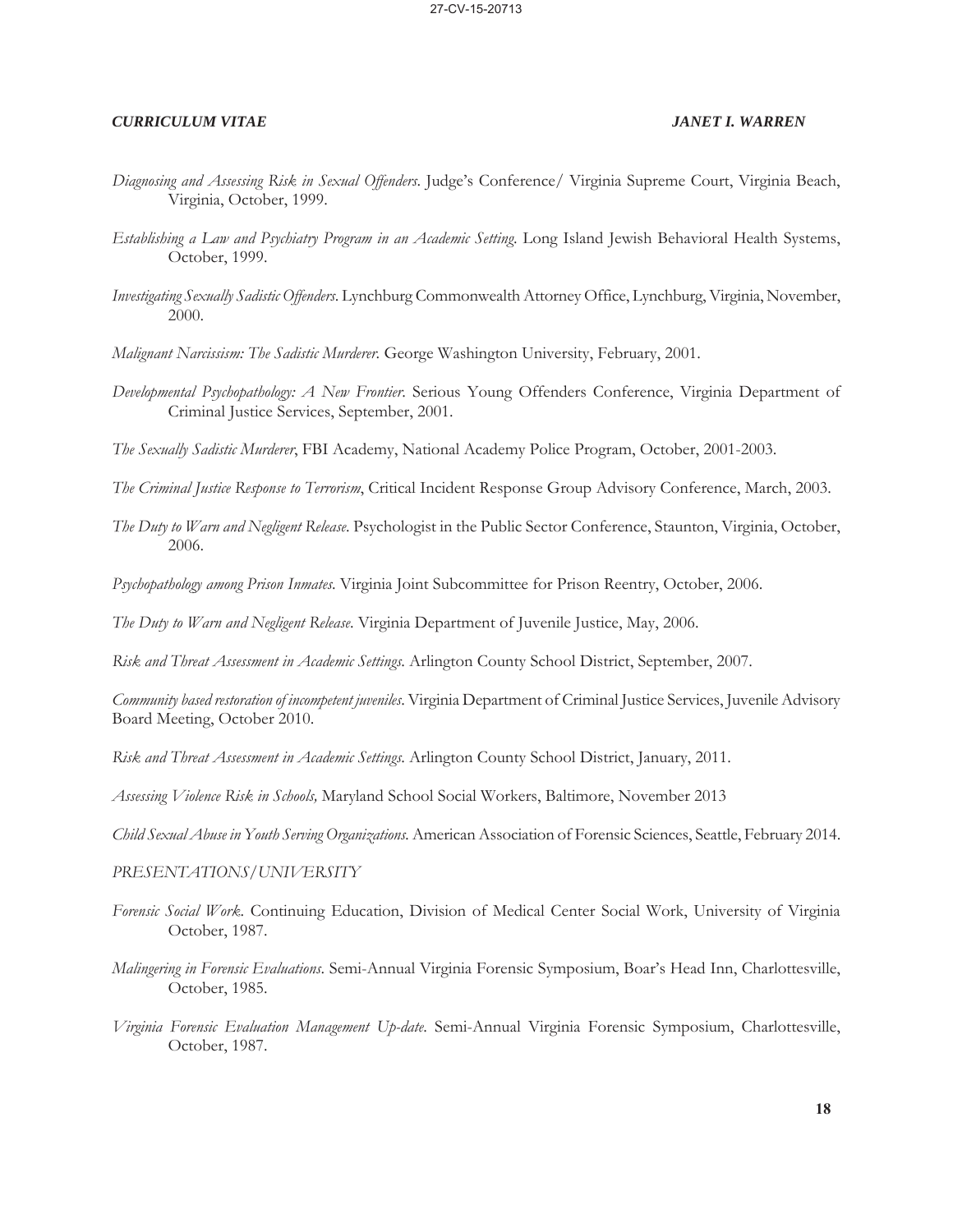*Sexual Sadism*. Forensic Rounds, Institute of Law, Psychiatry and Public Policy, November, 1987.

*Forensic Psychiatry: Legal Insanity and Capital Sentencing*. School of Clinical Psychology, University of Virginia, March, 1989.

*The Psychopathic Sexual Sadist*. Western State Hospital Grand Rounds, August, 1989.

- *Research Update and Preliminary Analysis of Forensic Data from Virginia, Michigan and Ohio*. Semi-Annual Forensic Symposia, Boar's Head Inn, Charlottesville, Virginia, October, 1989.
- *Women and Violence*. Criminal Justice Program, Piedmont Virginia Community College, July, 1990.
- *The Evaluation of Sex Offenders*. Institute of Law, Psychiatry and Public Policy, University of Virginia, September, 1990.
- *Sexual Sadism*. Psychiatry Outpatient Seminar, Department of Behavioral Medicine and Psychiatry, University of Virginia, November, 1990.
- *Sexual Sadism, Paraphilias and the Irresistible Impulse Defense*. Advanced Training Program, Forensic Evaluation Training and Research Center, Institute of Law, Psychiatry and Public Policy, University of Virginia November, 1990.
- *Satanic Cults and Ritualistic Crime*. Student Affairs, University of Virginia, April, 1991.
- *Answering Unanswerable Questions: Your Role as Expert.* Semi-Annual Forensic Symposium, Omni Hotel, Charlottesville, May, 1991.
- *Satanism: Its Psychological and Criminal Correlates*. Advanced Training Program, Forensic Evaluation Training and Research Center, Institute of Law, Psychiatry and Public Policy, University of Virginia, June, 1991.
- *Malingered Insanity: The Case of Mr. M*. Advanced Training Program, Forensic Evaluation Training and Research Center, Institute of Law, Psychiatry and Public Policy, University of Virginia, June, 1991.
- *The Dreams of a Serial Murderer*. International Conference on Dreams, University of Virginia, June, 1991.
- *The Phenomenology of Satanism*. Counseling Center, University of Virginia, January, 1992.
- *Erotomania and the Pursuit of Public Figures*. Advanced Training Program, Institute of Law, Psychiatry and Public Policy, June, 1992.
- *Erotomania and the Pursuit of Public Figures*. Semi-Annual Forensic Symposium, Boar's Head Inn, Charlottesville, October, 1992.
- *Erotomania and Celebrity Stalking*. Grand Rounds, Department of Psychiatric Medicine, University of Virginia, August, 1993.
- *Sexual Sadism, Sexual Masochism, Malingering and the Insanity Defense.* Clinical Case Presentation, Department of Psychology, University of Virginia, November, 1993.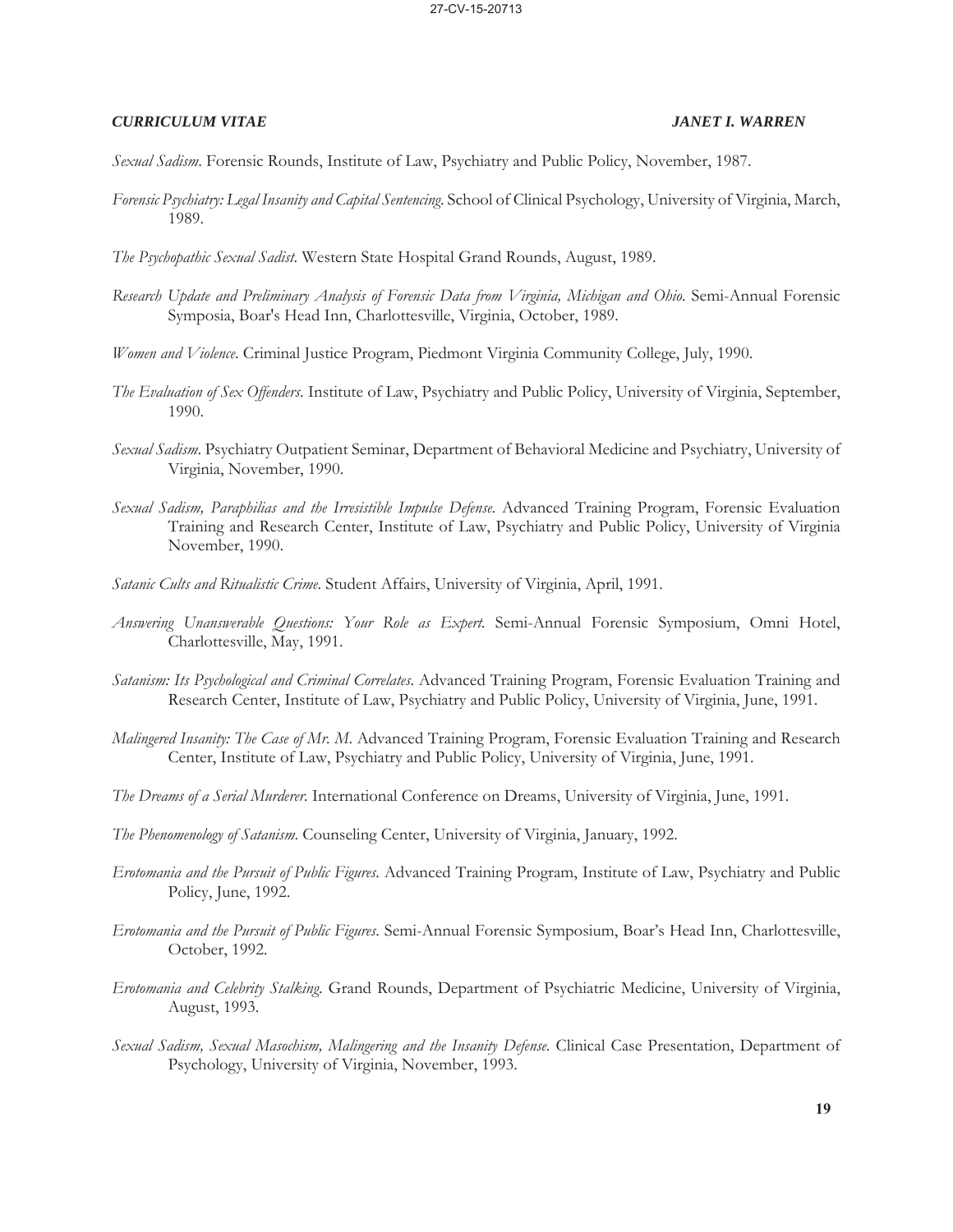*Campus and Workplace Violence*. Research Presentation, Department of Psychology, University of Virginia, April, 1995.

*Assessing the Risk for Violence*. Student Health, University of Virginia, June, 1996.

*Juvenile Forensics: A New Frontier*. Curry Programs in Clinical and School Psychology, July, 1998.

- *Discerning Fantasy from Reality: A Case Review*. Counseling and Psychological Services, University of Virginia, September, 1998.
- *Evaluating Sex Offenders for the Sexually Violent Predator Commitment Law*. School of Law, October, 1999, 2000, 2001.

*Social and Emotional Maturity among Adolescents.* Juvenile Basic Forensic Training Program, October, 2001.

*The Sexually Violent Predator*. Mental Health Law, School of Law. November, 2001, 2002, 2003.

*The Sexually Sadistic Killer*. Surgery Grand Rounds, October, 2002.

*The Sexually Sadistic Killer*. Psychiatry Grand Rounds. March, 2003.

*Assessing the Risk for Violence* Dean of Students, University of Virginia, May, 2004.

*The Nature of Forensic Assessment and Risk Assessment*. University of Virginia Student Health, September, 2004.

 *Erotomania* and Stalking on College Campuses. University of Virginia Student Health, March. 2005.

*The Structure of Cluster B Psychopathology among Female Prison Inmates*. Western State Grand Rounds, 2005.

*Sexual Violence and the Role of the Physician*. University of Virginia Medical Center, (October, 2004, 2005, 2006).

*Sexual psychopathy and violence*. University of Virginia School of Law. (October 2010, 2011)

*Courtship violence and date rape*. Office of Dean of Students. (September 18, 2012)

### *MEDIA PRESENTATIONS*

*Defense against Rape*. Oprah Winfrey Show, Chicago, IL, April, 1989.

*UVA Researcher Finds Stars Not Only Ones Pestered by Fans*. The Richmond News Leader, September 11, 1989.

*A Fatal Obsession with the Stars*. Time Magazine, July 1989.

*Dangerous Obsessions*. Philadelphia Inquirer, September 14, 1989.

*Stalking of Celebrities*. Canadian Broadcasting Corporation, Toronto, Ontario, Canada, February, 1990.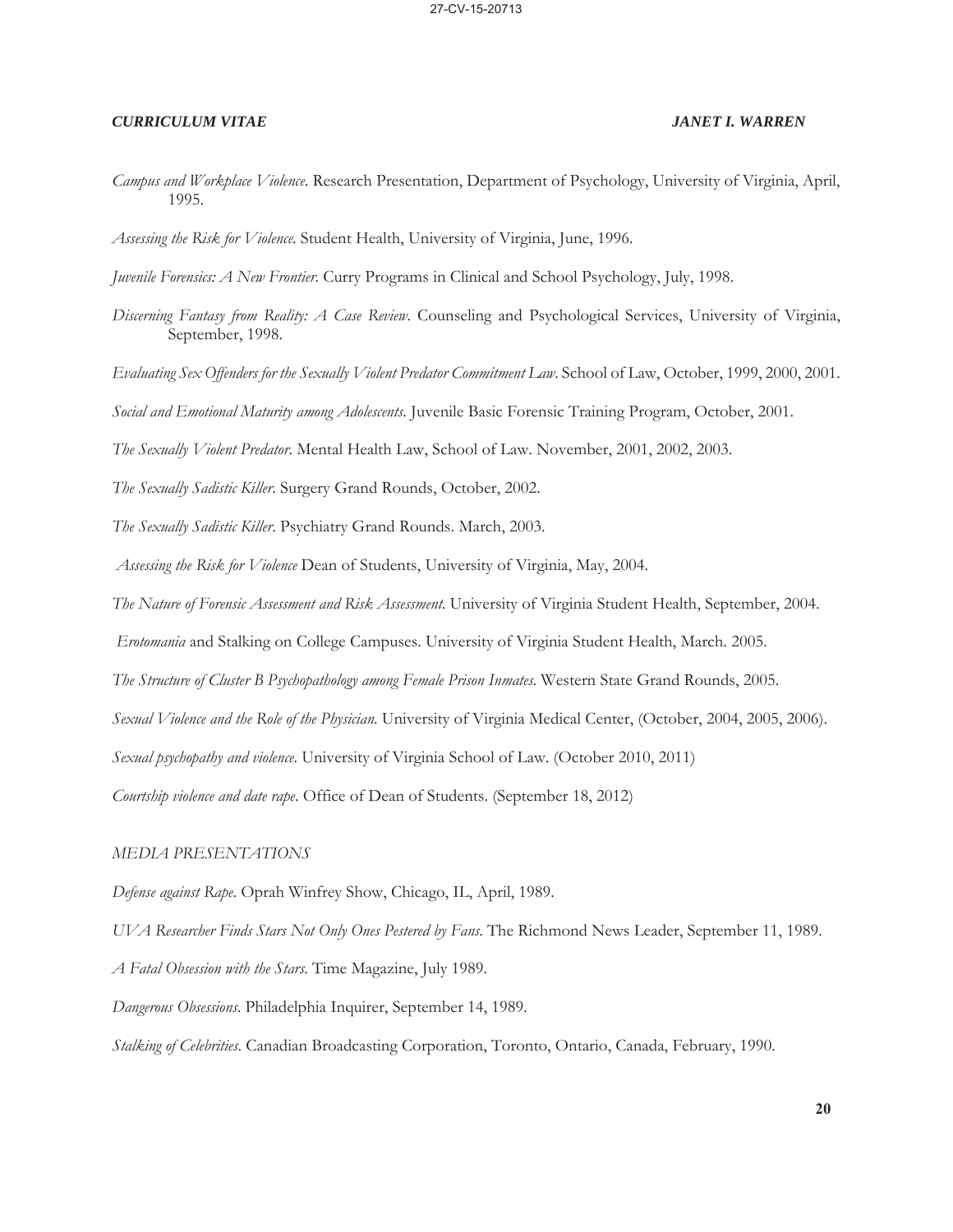- *Stalking of Celebrities and Public Figures*. CKW Radio, Vancouver, Canada, May, 1990.
- *Experts Say Most Serial Killers Had Violent Sexual Fantasies*. Washington Post, June 13, 1990.
- *Serial Murderers*. Inside Edition, August 21, 1991.
- *Many Rapists Actually Serial Rapists*. Richmond Times Dispatch, September, 1993.
- *Serial and Mass Murder*. Japanese Documentary Service, June, 1995.
- *Crackdown of Crime: Hospital Violence*. Ivanhoe Broadcasting. December, 1996.
- *Get Smart*. The University of Virginia Alumni News, Winter, 1996.
- *Investigators Scramble to Profile Rapist*. San Francisco Chronicle, August, 1997.
- *Murder with Obsession*. Knack, Belgium, July, 1998.
- *Profile of a Sadistic Serial Killer*." De Morgan, Belgium, May, 1998.
- *Sexually Violent Commitment Laws*. NBC Today Show, August, 2002.
- *Sexually Violent Commitment Laws*. With Good Reason, NPR Public Radio, January 2003.
- *The Insanity Defense*, Inside UVA, November, October, 2003.
- *The Insanity Defense*. Richmond Times Dispatch, November, 2003.
- *The Insanity Defense*, Daily Progress, November, 2003.
- *Law and Punishment*. University of Virginia Alumni News, January 2004.
- *Voyeurism*. A documentary of the British Broadcasting Corporation, London, England, March 2004.
- *The Compliant Victim and the Release of Karla Homolka* Global Radio, Montreal, Canada, 2005.
- *Prison Romance and Marriage.* ABC 20/20, May 2005.
- *The Ineligible Volunteer "P" Files,* ABC Morning News, June, 2012.
- *The Ineligible Volunteer "P" Files,* NPR Talk Of the Nation, June 2012.

### **FUNDED RESEARCH**

*The Creation of Muhajirat in America: Social Media as a Platform for Crafting Gender Specific Interventions for the Domestic Radicalization of Women (2017-2019)*: The project funded by the National Institute of Justice addresses the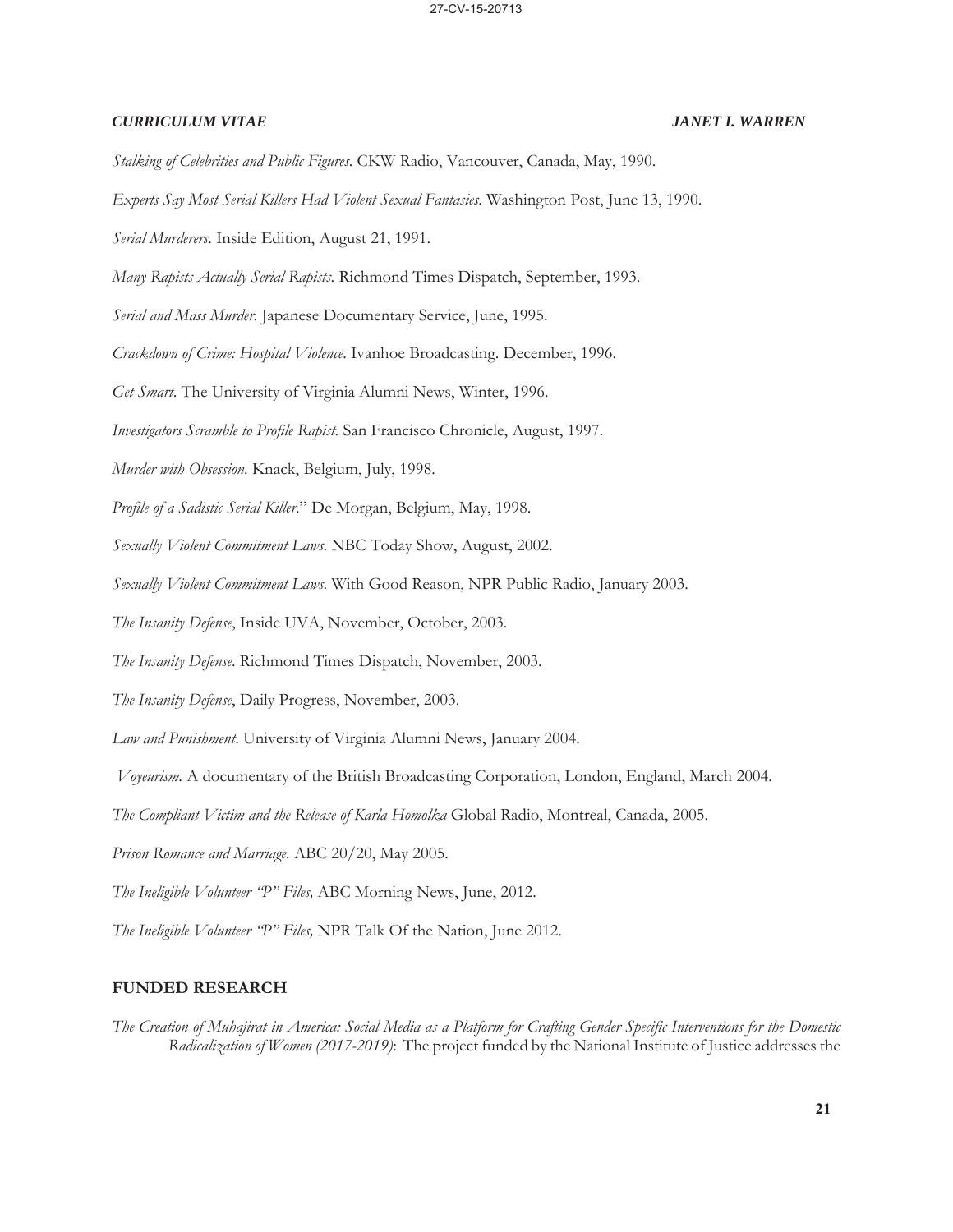radicalization of women into violent extremism through the development of applications designed to deflect and interrupt the online radicalization process of women living in America (\$716,065).

- *An examination of child sexual abuse in youth serving organizations (2013-2018).* The project involves the coding of incidents of child sexual abuse which have occurred in youth serving organizations. The research examines the characteristics of the perpetrator, of each victim, and the interactions that occurred between the victim and the perpetrator (\$796,450).
- *Adult Restoration Services in the Community (2014-2015*): The project funded by the Virginia Department of Behavioral Health and Disability Services focused on the development of an interactive tool and a training curriculum for providing restoration services to adult defendants in the community (\$90,000). with D. Murrie, PhD
- *RestoringYouth© in Santa Clara County (2012-2015)*: This project funded by the County of Santa Clara County involves the implementation of the RY forensic service delivery model in Santa Clara County with outcome research being conducted concerning its efficacy and effectiveness for remediating youth determined by the juvenile court of be incompetent to stand trial. (\$279,320).
- *Restoring youth adjudicated incompetent to stand trial (2007- 2010)*: The project was designed to explore the clinical, intellectual and developmental deficits of youth determined to be incompetent to stand trial by the courts; to assess the efficacy, efficiency and cost-effectiveness of the Virginia Competence Program created to offer services to these severely impaired youth; and to design and implement new interventions to assist in the restoration of youth of varying ages. (\$420,000.00 for Year 1; \$304, 000.00 for Year 2; \$231, 700.00 for Year 3).
- *FBI National Center for the Analyses of Violent Crime (2005)*. Establishment of a Memorandum of Understanding (MOU) with the three profiling units of the FBI to serve as the university research center for the development of new research protocols and studies related to the areas of serial murder, child abduction and murder, and international terrorism.
- *Risk Factors for Sexual Vulnerability and Violence in Prisons (2004-2007)*. A grant awarded by the National Institute of Justice to Warren, Loper and Jackson to examine the risk makers for sexual violence that occurs in both male and female prisons and within both state and federal institutions. The goal was to create a risk classification for use in inmate identification and effective programming. (\$405,000.00).
- *The Mental Health Needs of Juvenile Offenders* (*2001-2003).* A VDCSJ grant awarded to Warren to develop a webbased CD ROM tutorial for education of non-clinicians on various aspects of mental health in juveniles; to review case and constitutional law concerning the provision of mental health services to juveniles in confinement; and to explore the correlates and effect of violence perpetrated by youth in situations of confinement (\$223,000.00).
- *Restoration of Incompetent Juveniles (1999-2000).* A combined grant awarded to Donahue of Virginia Commonwealth University and Warren of the University of Virginia by the Department of Mental Health, Mental Retardation and Substance Abuse Services and the Virginia Department of Criminal Justice Services to plan and begin development of a multi-media video for use in restoring juveniles found incompetent to stand trial (\$178,000.00).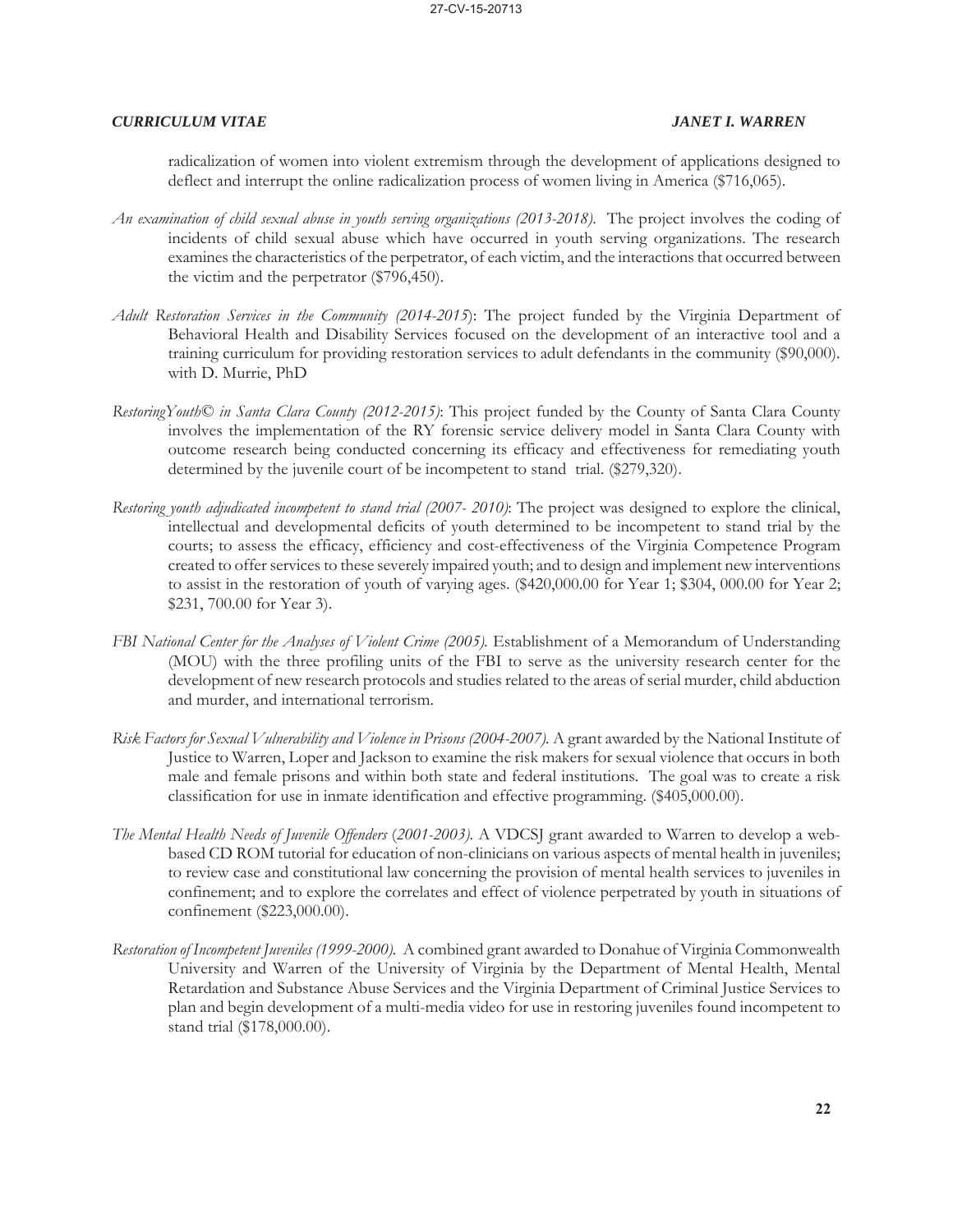- *Juvenile Forensic Evaluation and Training: The Creation of a Juvenile Forensic Service Delivery System (1999).* A contract awarded to the Institute of Law, Psychiatry and Public Policy by the Virginia Department of Mental Health, Mental Retardation and Substance Abuse Services to develop juvenile training programs in forensic evaluation of adjudicative competence and sanity, risk assessment, and restoration processes throughout the Commonwealth of Virginia and as a model system for use in other states (\$103,495.00).
- *Baseline Psychopathology in a Woman's Prison: Its Impact of Institutional Adjustment, Rehabilitative Efficacy and Release Decision-Making (1998-2000*). A grant awarded by the National Institute of Justice to Warren, Colley and Bales to examine baseline psychopathology in a woman's prison population and to assess the presentation of Cluster B psychopathology in women and the impact of these types of personality disorders on their functioning within the institution and upon their return to the community (\$148,457.00).
- *The Virginia Institute of Justice Information Systems* (*1998-1999).* A grant awarded by the Virginia Department of Criminal Justice Services to Brown and Warren to establish, at the University of Virginia, a technology center designed to provide consultation to police departments across Virginia on the design and implementation of regional crime analysis capabilities (\$202,000.00).
- *Adjudicative Competence in Juvenile Defendants* (*1997-1999*). A grant awarded to Reppucci and Warren by the Office of Juvenile Justice and Delinquency Prevention. The project examined the adjudication competence and developmental maturity of juveniles under the age of eighteen years and attempted to discern the interaction between age, intelligence, developmental maturity and psychopathology as it impacts on adjudicative competence of juveniles who have been adjudicated delinquent by the courts and juveniles who are currently psychiatrically hospitalized (\$99,911.00).
- *Community Policing: A Policy/Academic Partnership for Evaluation and Research* (*1996-1999*). A grant awarded in 1996 to Warren and Brown by the National Institute of Justice. The project was designed to: (1) prepare a research agenda based on current community crime issues which are identified by the three police departments; (2) to train police officers to use the computer system for crime analysis; (3) to evaluate the effectiveness of using computer assisted crime analysis for Areal life@ police work; and (4) to prepare a joint research project targeting workplace violence (\$128,739.00).
- *Campus and Workplace Violence: A Crime Prevention Perspective* (*1994-1998*). A grant awarded to Warren and Brown in 1993 by the Virginia Department of Criminal Justice Services. The project was designed to: (1) develop a shared information and regional crime analysis network for the local, community and university police; and (2) examine the interpersonal, spatial and temporal characteristics of campus, hospital and workplace crime (\$437,457.00).
- *Development and Training in Mental Health Law and the Assessment of Serious Juvenile Offenders* (*1995-1998).* A grant awarded to Warren in 1994 by the Virginia Department of Criminal Justice Services. The project was designed to identify and help resolve ambiguities in law, policy, planning and practice relating to mental health issues in juvenile court adjudication, particularly in connection with the transfer of juveniles to adult court; and train clinicians and probation officers to provide informed, relevant and standardized evaluations/assessments to the juvenile court regarding these legal criteria and clinical issues (\$318,432.00).
- *Mental Health Screening in Detention (1996*). A contract awarded to Warren and Reppucci in 1996 to examine mental health treatment and referrals in Virginia's 19 detention centers and to develop a screening instrument for use in the assessment process (\$13,720.00).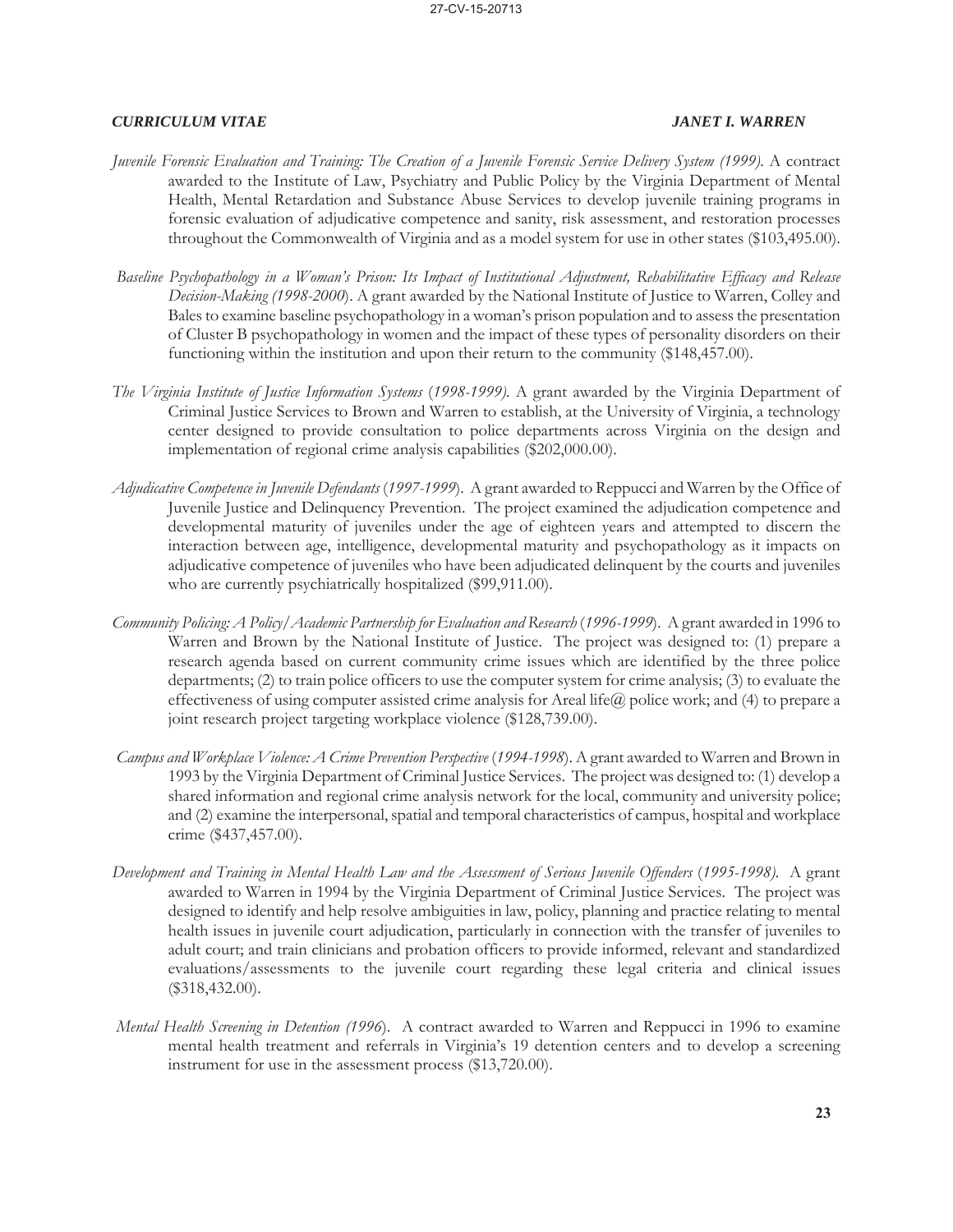- *The Geographical and Temporal Sequencing of Serial Rape* (*1992-1994*). A National Institute of Justice grant awarded to the FBI in collaboration with the University of Virginia in 1992, and conducted by Warren, Reboussin, and Hazelwood. The project was designed to examine the crime scene characteristics of serial rapists and explore the predictive potential of these behaviors in determining the geographical patterning of the offenses as it relates to the location of the offender's residence (\$128,735.00).
- *Instrumental and Reactive Aggression* (*1992-1993*). A Guggenheim grant awarded to Cornell, Hawk, and Warren studied dimensions of violent behavior and the relevance of psychopathy, neurological impairment, anger and impulsivity to different types of violent crime. (\$50,000.00)

### **UNFUNDED RESEARCH**

- *Capital Sentencing Mitigation (1993-1995).* A review of 55 capital sentencing mitigation evaluations to explore factors presented in mitigation as they related to outcome of the sentencing hearing conducted by Warren based upon her evaluation of these defendants. Historical, diagnostic, and narrative factors were examined.
- *Campus Violence: The University of Virginia (1990-1992).* An in-depth analysis of all incidents of interpersonal violence involving University students, faculty, and staff, on campus and off, over a three-year period, conducted by Warren as part of her involvement in the University of Virginia's Council on Community. The project developed a geographical display system that informs the University of patterns of crime on an ongoing basis.
- *Dispositional Outcome Study* (*1993*). This project analyzed the dispositional outcome of cases referred for forensic evaluation, and assessed the impact of psychiatric diagnoses on the legal outcome of the case.
- *Serial Rape* (*1986-1990*). This project conducted through the FBI focused on an in-depth study of 41 serial rapists, all of whom were responsible for at least 10 rapes prior to their apprehension. It examined the impact of the rapist's developmental history on his offense behavior; the nature of the rapist's offense behavior across the first, middle and last offense; and the use of behavioral scales in predicting developments in a single offender's rape behavior. (funded by OJJDP to the FBI)
- *Mentally Disordered Offenders in Pursuit of Celebrities and Politicians* (*1986-1988).* National Institute of Justice grant awarded to P.E. Dietz. Warren served as clinical case reviewer. The project studied threatening communications sent to celebrities and politicians and explored factors that might be predictive of dangerous behavior toward a public figure following a pre-approach communication.
- *Forensic Information Management System* (*1987-1999*). Maintenance of the FEIS statewide, an information management system that tracks all court-ordered forensic evaluations conducted throughout Virginia. The system is maintained under contract by the Virginia Department of Mental Health, Mental Retardation, and Substance Abuse and the Office of the Attorney General.
- *Evaluation of Competency to Stand Trial and Sanity at the Time of the Offense (2013- 2018).* Analyses of 8,130 evaluations of competency to stand trial and 5,125 evaluations of sanity at the time of the offense considering issues pertinent to opinion formation for the courts.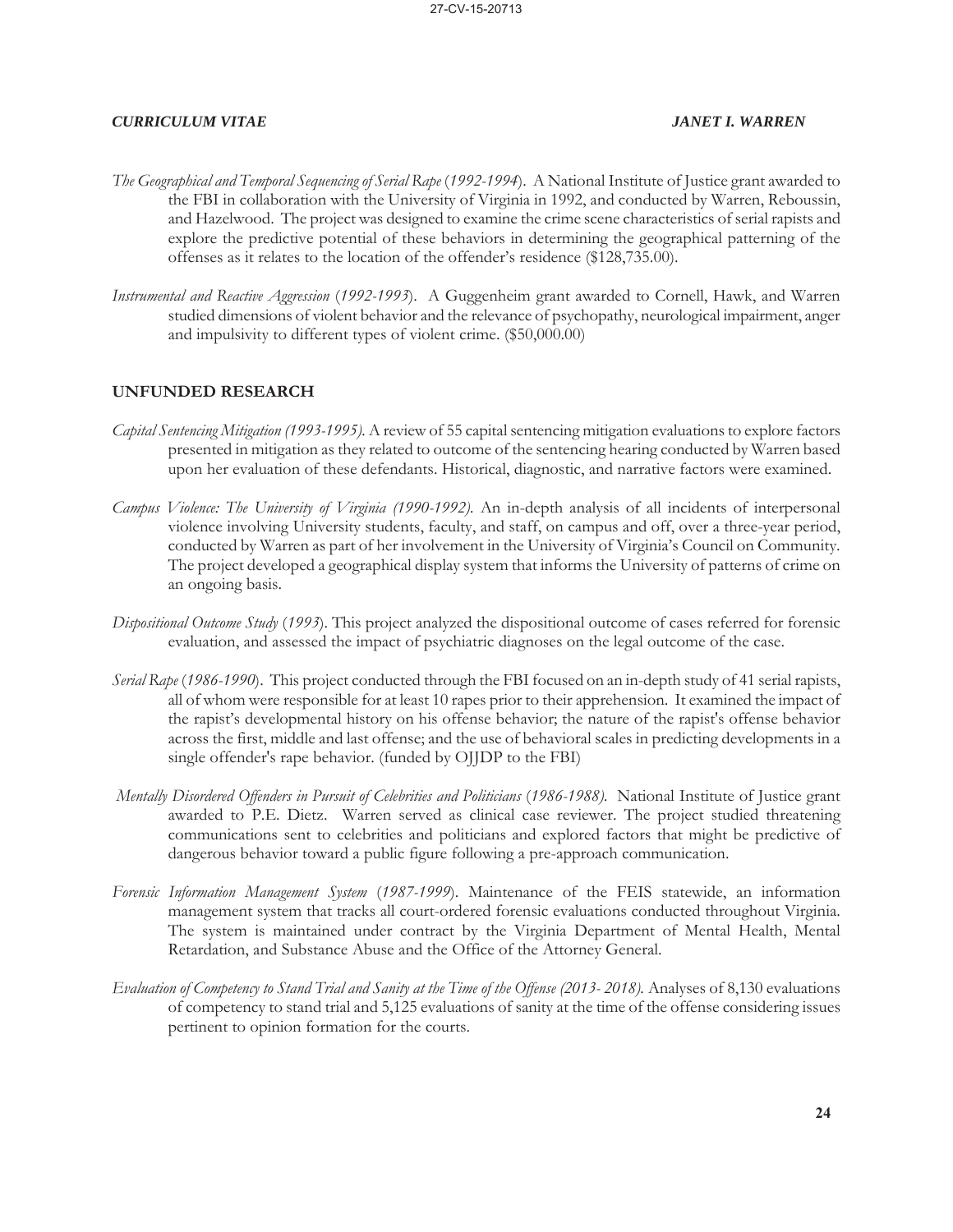*Child Abduction and Murder (2014-2018*). A review of cases of child abduction and murder compiled by the FBI Child Abduction and Murder Analyses Unit from 1963 through 2009.

## **TEACHING**

*COURSES/ TRAINING PROGRAMS*

*Psychiatry and Criminal Law.* Clinical Adjunct, University of Virginia School of Law (1983-1994).

*Psychiatry and Civil Practice*. Clinical Adjunct, University of Virginia School of Law (1988-1993).

*Violence in America.* Lecturer for the National Academy Program at the FBI Academy, Quantico, Virginia (1988- 2003).

- *Juvenile Risk Assessment*: One-day program offered to psychiatrists, psychologists and social workers involved in the clinical and actuarial assessment of risk for violence by youth within the community, correctional centers and psychiatric settings. (1996-2017).
- *Adult Risk Assessment*: One-day program offered to psychiatrists, psychologists and social workers involved in the clinical and actuarial assessment of risk for adults within the community and psychiatric settings. (1999 - 2005).
- *Basic Forensic Training Program:* Five-day program offered to psychiatrists, psychologists and social workers throughout the State of Virginia four times a year. Focuses on the law and the clinical process of conducting competence to stand trial and criminal responsibility evaluations for the courts. (1984-2017).
- *Juvenile Basic Forensic Training Program:* Five-day program offered to psychiatrists, psychologists and social workers throughout Virginia three times a year. Focuses on the evaluation of competence to stand trial, legal sanity and transfer with juvenile defendants. (1996-2017).
- *Sex Offender Evaluations:* Three-day program that informs and educates psychiatrists, psychologists and social workers in conducting evaluations of convicted sex offenders. This training is currently offered three times a year. (1992-2005).
- *Capital Sentencing Evaluations:* One-day program that informs and educates psychiatrists, psychologists and social workers in conducting capital sentencing evaluations. This training is currently offered once a year. (1992-1998).
- *Insanity Acquittee Evaluation Training:* One-day program that informs and educates psychiatrists, psychologists and social workers in conducting Not Guilty by Reason of Insanity (NGRI) commitment evaluations. (1992- 1998).
- *Juvenile Forensic Evaluation Update:* Two-day program that focuses on advanced forensic evaluation issues pertinent to juvenile offenders. This training is currently offered twice a year. (1996-2017).
- *Juvenile Justice Training:* Two-day training for juvenile probation officers on juvenile violence, assessment, transfer, competence, and treatment amenability. (1995-1997).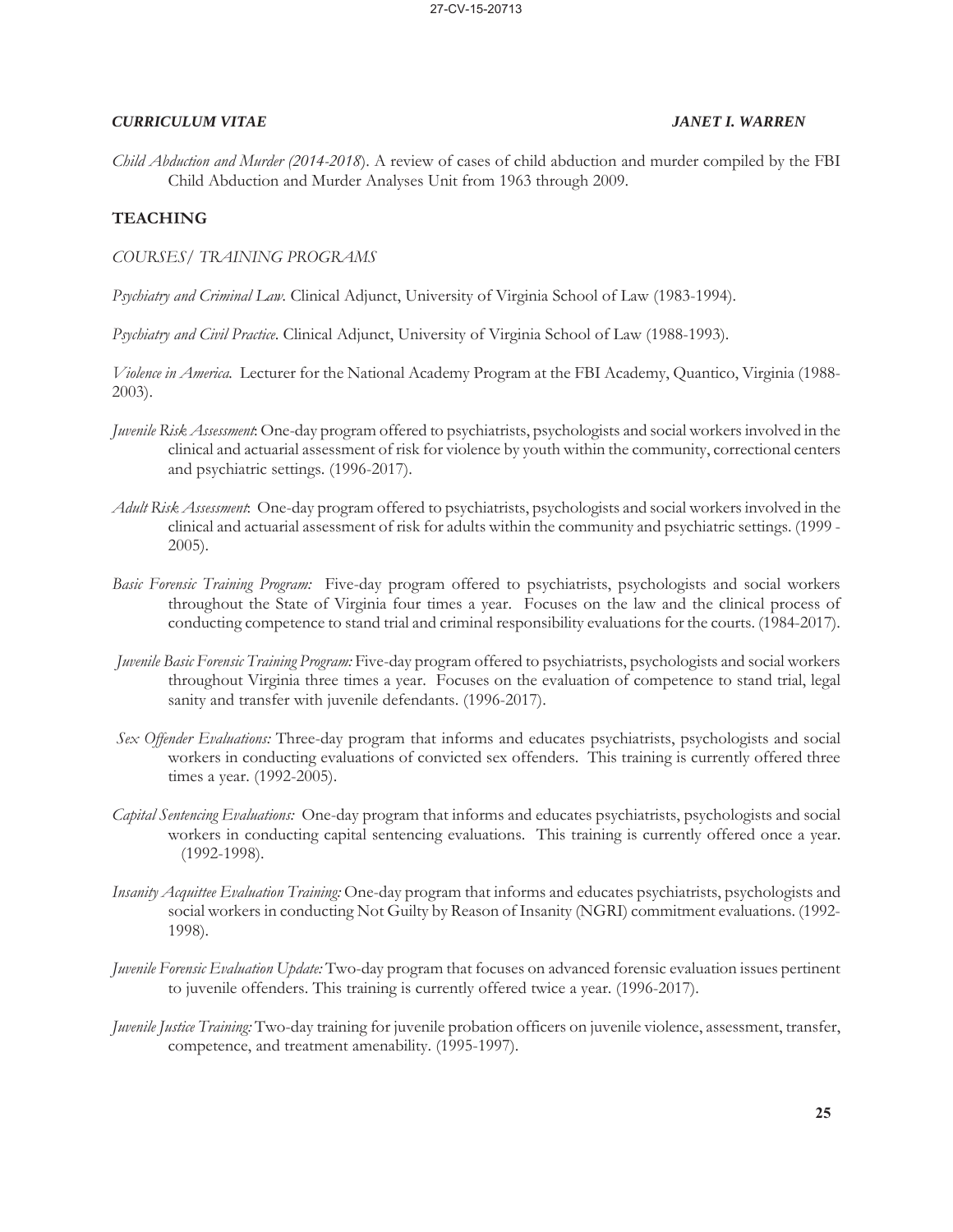### *DISSERTATION/ THESIS COMMITTEES*

Greco, Carol (1984). *The Rorschach profiles of juveniles who killed their parents.* Ph.D, Curry Programs in Clinical and School Psychology, University of Virginia.

Jones, Andy (1989). *The Insanity Defense in Virginia: An evaluation of defendants and trial outcomes.* Ph. D., Department of Psychology, George Mason University.

Simmons, Brian (1995). *Control charting: The application of industrial standards to crime analysis.* M.S. Department of Systems Engineering, University of Virginia.

Cook, Sarah (1997). *Assessing threats to valid measurement of violence against women.* Ph.D, Department of Psychology, University of Virginia.

Gibbs, Natalie (1997). *Attentional coping styles in obsessive-compulsive personality disorders: A test of the Intolerance of Uncertainty Hypothesis.* Ph.D, Department of Psychology, University of Virginia.

Timmerman, Matt (1998). *Modeling System Integration into Object -Oriented Analysis.* M.S. Department of Systems Engineering, University of Virginia.

Krause, Meredith (1998). *Methodological and developmental issues in the assessment of adjudicative competence.* Ph.D, Department of Psychology, University of Virginia.

Jarvis, John (1998). Ph.D, *Understanding imprisonment in the United States: A time series analysis in the sociology of punishment*. Department of Sociology, University of Virginia.

Ushakova, Ana (1998). *Cross crime consistency and prediction of crime scene history variables from current crime data.* Honors Thesis, Department of Psychology, Brandeis University

Hagan, Steve (1999). *A Suspect Matching Tool for Robbery Data..* M.S. Department of Systems Engineering,University of Virginia.

Dalton, Jason (1999). *Optimal band width selection for point pattern processes using kernel density estimation..* M.S. Department of Systems Engineering, University of Virginia.

Lexcen, Fran (2000). *Factors associated with juvenile competence to stand trial: Neuropsychological, psychopathology and family variables*. Ph.D, Department of Psychology, University of Virginia.

Houck, Kate (2000). *Incarcerated women: Parent stress and it's effect on emotional adjustment to prison*. Ph.D, Curry Programs in Clinical and School Psychology, University of Virginia.

Kerchner, S. H. (2000). *Spatial- Temporal event prediction: Temporal feature analysis*. M.S. Department of Systems Engineering, University of Virginia.

Miller, Sonya (2000). *Incarcerated women and substance abuse: Adjustment to prison and perceptions of the prison and non-prison environments.* Pre-dissertation, Curry School in Clinical and School Psychology.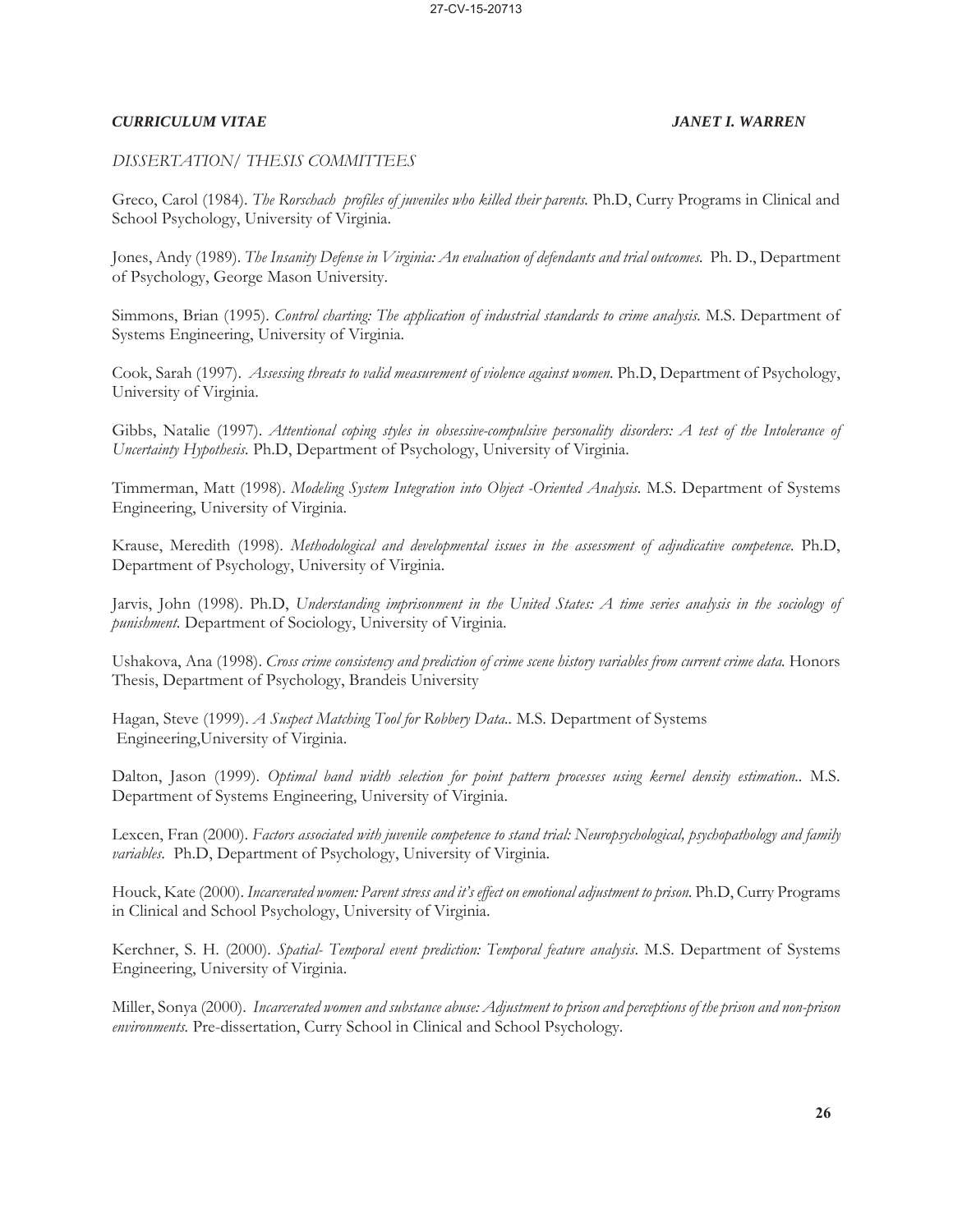Burnette, Mandi (2000). *Continuity of conduct disorder and antisocial personality disorder in female inmates.* Pre-dissertation*,*  Department of Psychology, University of Virginia.

Carter, Tamara (2001). *Prison paranoia: Context based paranoid personality traits in incarcerated women.* Ph.D, Department of Psychology, University of Virginia.

Hurt, Susan (2001). *Affect regulation in incarcerated females with personality disorder diagnoses*. Ph.D, Department of Psychology, University of Virginia.

Whitney, Jennifer (2001). *Social connectedness and adjustment to prison life among female inmates.* Ph.D, Curry Programs in Clinical and School Psychology, University of Virginia.

Kramer, Melanie (2004). *Relationship of Childhood Abuse Histories to levels of Anger Among Incarcerated Women.* Predissertation, Curry School in Clinical and School Psychology*.*

Murrie, Dan (2002). *Psycopathy in juveniles*. Ph.D, Curry Programs in Clinical and School Psychology, University of Virginia.

Meekins, Brian (2002). Deterrence in the drug court setting: Case study and quasi experiment. Department of Sociology, University of Virginia.

Mahmoodzadegan, Negar (2003). *The relationship of childhood abuse histories and cognitive schemas on peer adjustment for women in prison.* Ph.D, Curry Programs in Clinical and School Psychology, University of Virginia.

Wickline, Philip (2005-2006). *The Millon Multiaxial Inventory –III and psychopathy among incarcerated women: A preliminary investigation.* Master Thesis, Curry Programs in Clinical and School Psychology, University of Virginia.

Sturek, Jennifer Clare (2006-2007). *Using the SCID II interview to screen for psychopathy*. Master Thesis, Curry Programs in Clinical and School Psychology, University of Virginia.

Komarovskaya, Irina (2007-2008). *Trauma, PTSD, and Outcome among Incarcerated Men and Women*. Doctoral Dissertation. Curry Programs in Clinical and School Psychology, University of Virginia.

Sturek, Jennifer Clare (2008-2009). *Paranoid Personality Disorder and Adjustment among Incarcerated Men and Women.* Curry Programs in Clinical and School Psychology, University of Virginia.

David McLeod (2012-2013). *The impact of perpetrator Gender on CPS abuse cases: A national picture*. Doctoral Dissertation. School of Social Work, Medical College of Virginia.

Lauren Kois (2017). *Mental state at the time of the offense: Meta-analyses and Study Space*. Psychology Doctoral Dissertation. John Jay School of Criminal Justice.

### *SUPERVISION*

*1982- 1994:* Supervised law students (approximately 30 per year) in conducting forensic evaluations as part of their seminar participation in Psychiatry and Criminal Law, a course offered twice a year by the School of Law, University of Virginia.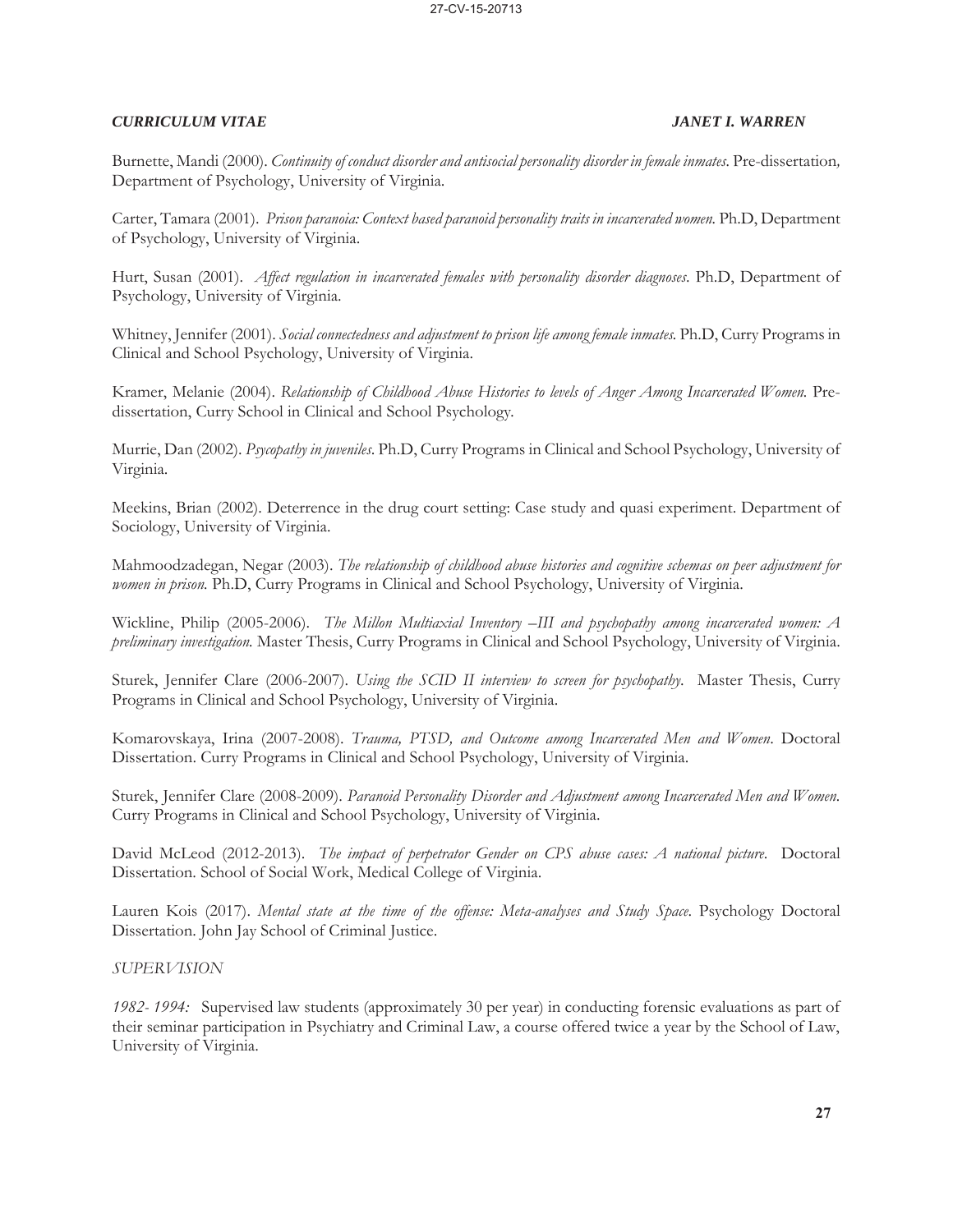*1988-1993*: Supervised law students (approximately 15 per year) in conducting forensic evaluations as part of their seminar participation in Psychiatry and Civil Law, a course offered once a year by the School of Law, University of Virginia.

*1982-2000*: Supervised graduate psychology students, psychology interns and psychiatric residents (approximately 5 a year) assigned to the Forensic Psychiatry Clinic, Institute of Law, Psychiatry and Public Policy, University of Virginia.

*1998*: Preparation of 125 psychologists and psychiatrists for certification as Sex Offender Treatment Providers by the Virginia Board of Health Providers.

2012-2018: Child psychiatry fellows as part of Juvenile Basic Forensic Evaluation Training Program.

## **CLINICAL RESPONSIBILITIES**

*2000-2017*: *Associate, Park Dietz and Associates*. Criminal and civil cases nationally and internationally Specialization: Duty to warn, negligent releases, risk for violence, foster care and adoptions, alleged sexual abuse, and posttraumatic stress reactions.

*1997-1999: Workplace Violence Assessment*. Assessment of individuals referred by public and private corporations and/or attorneys regarding their risk for violence in the workplace.

*1981-2000: Forensic Psychiatry Clinic.* Assessment of juvenile and adult defendants charged with serious felonies (e.g., capital murder, murder, rape, etc.) as to their competence to stand trial, criminal responsibility and issues that might be pertinent at capital sentencing. These evaluations involve extensive collaboration with referring attorneys regarding trial preparation and courtroom testimony.

*1994-1999*: *Clinical Consultation*. Consultation to the Virginia Department of Mental Health, Mental Retardation and Substance Abuse Services regarding the commitment and release of patients determined to be Not Guilty by Reason of Insanity.

*1983-1993: Civil Clinic*. Interdisciplinary collaboration on employment discrimination, workman's compensation, personal injury, disability and malpractice evaluations. Department of Biomedical Ethics Departmental Review, 2013.

*1983-1990: Juvenile Clinic*. Completion of custody, abuse/neglect, delinquency disposition, and sterilization evaluations.

### **ADMINISTRATION AND SERVICE**

University of Virginia Medical School Tenure and Promotion Committee, 2014-2016.

University of Virginia General Faculty Council: Health Professionals 2015-2018.

University of Virginia Vice President for Research Search Committee, 2015-16.

Associate Director, Institute of Law, Psychiatry and Public Policy (2000-2010).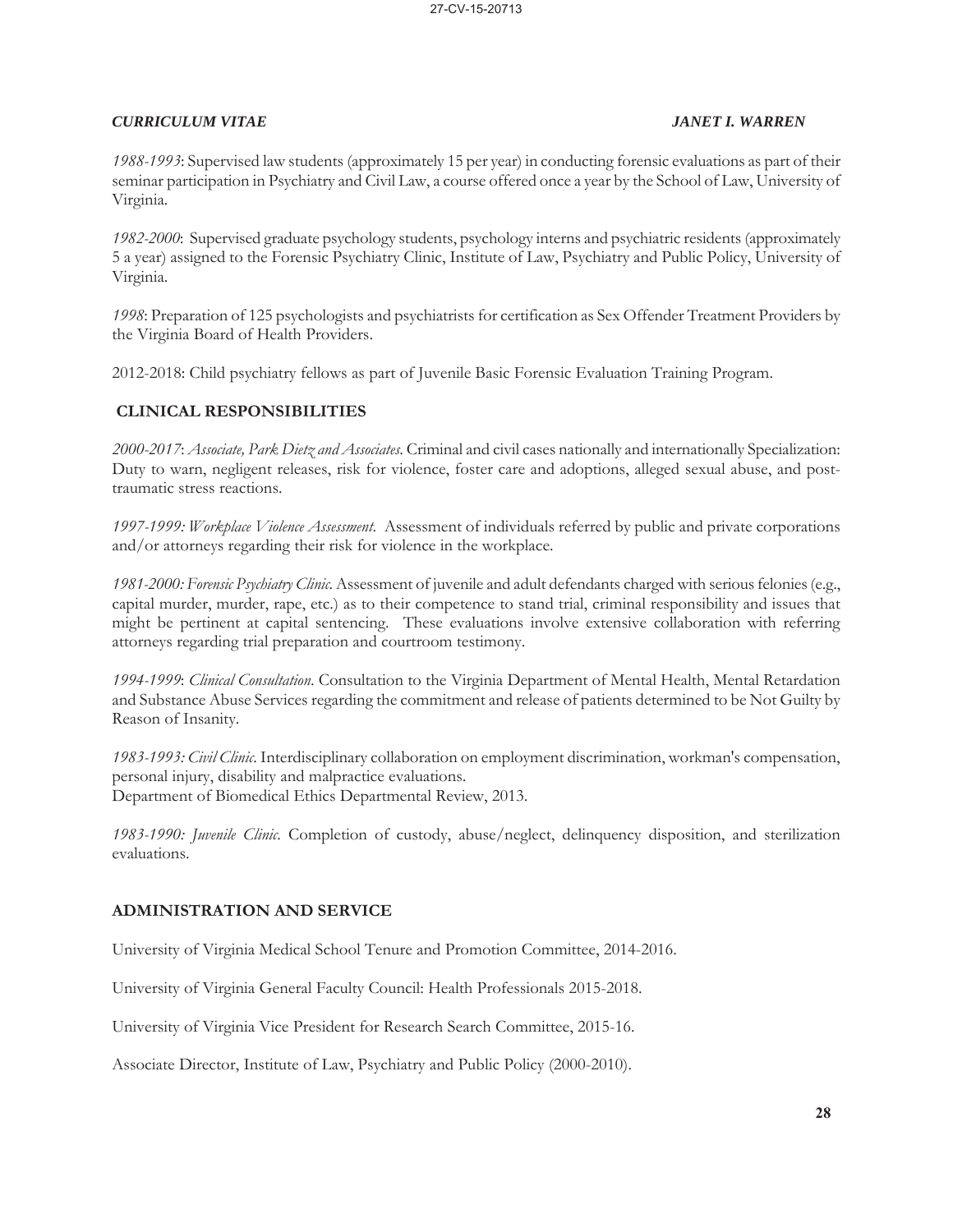Over-see organizational budget, supervise support staff, coordinate contractual relationships with the DMHMRDSAS and OAG, and maintain all facility and renovation planning.

 Design, coordination and implementation of programs offered by the Institute of Law, Psychiatry and Public Policy pertaining to the evaluation of convicted sex offenders and juvenile defendants.

 Coordinate the Forensic, Juvenile and Mental Health Law Symposia (approximately 200 attendees each) convened by the Institute of Law, Psychiatry and Public Policy for the Department of Mental Health, Mental Retardation and Substance Abuse Services and the Office of the Attorney General.

 Compile and maintain the Directory of Forensic Experts maintained for the Department of Mental Health, Mental Retardation, and Substance Abuse Services and distributed yearly to Circuit and District Court Judges throughout the Commonwealth of Virginia.

Design and Update the Institute of Law, Psychiatry and Public Policy Website, 1997-2006

## **PUBLIC SERVICE**

*Jeffersonian Award Selection Committee*, *University of Virginia, September, 1990, 1997, 2001, 2003, 200, 2006.* This committee reviews the research and writing of faculty at the FBI Academy to ascertain the recipient of the Jefferson Award.

### *The University of Virginia, Council on Community, University of Virginia, 1992-1995.*

Chaired by Warren, the Subcommittee on Data, Strategy and Implementation, initiated a study of all the incidents of violent crime involving University of Virginia students, faculty, and staff, both on campus and off, over a seven year period. This initial effort developed into funded research by the Virginia Department of Criminal Justice Services and the National Institute of Justice and over the past, five years has coalesced into the Virginia Institute of Justice Information Systems currently housed at the University of Virginia.

### *Data Collection Sub-Committee, Commission on Family Violence Prevention, 1995.*

This sub-committee of the larger Commission on Family Violence studied the various ways in which domestic violence and stalking could be accurately quantified on a on-going basis throughout the Commonwealth of Virginia.

### *Juvenile Forensic Advisory Board, Department of Mental Health, Mental Retardation and Substances Abuse Services, 1997 present.*

This advisory group, made up if representatives from the Department of Juvenile Justice, each of the state psychiatric hospitals with an adolescent unit, community service boards with juvenile mental health programs, has been convened by the DMHMRSAS to assist and advise them in the development of a juvenile forensic service delivery system for the Commonwealth of Virginia*.* 

### *Juvenile Evaluator Mentoring Working Group, 2000.*

This group, convened by the DMHMRSAS, is responsible for over-sight of the practice standards of newly trained juvenile forensic evaluators and the design of new service delivery for juvenile offenders.

*Public Defender Citizens Advisory Committee, 2002-2005*.